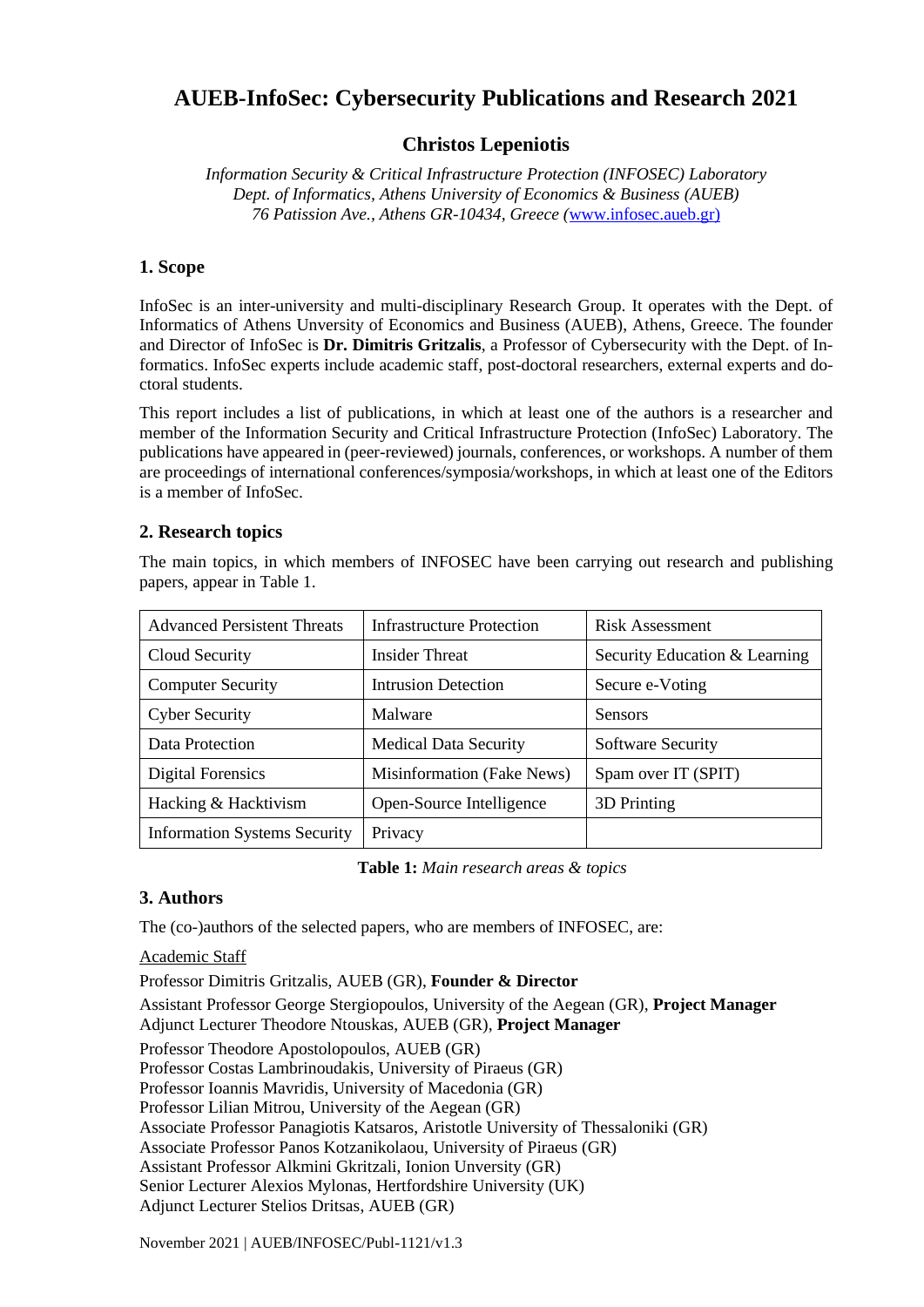Post-Doctoral Researchers (in alphabetical order) Dr. Miltiadis Kandias Dr. Georgia Lykou Dr. Kostas Moulinos Dr. Ioannis Soupionis Dr. Marianthi Theocharidou Dr. Nikos Tsalis Dr. Vasilis Tsoumas Dr. Nikos Virvilis

Doctoral students (in alphabetical order)

Mrs. Argyro-Ageliki Anagnostopoulou Mr. Panayiotis Dedousis Mr. George Iakovakis Mrs. Melina Raptaki Mr. Efstratios Vasilellis

## **4. Journals**

A list of peer-reviewed journals, in which the members of INFOSEC have published papers, either as single authors, or as co-authors, appears in Table 2.

| s/n                      | <b>Journal</b> name                                              |
|--------------------------|------------------------------------------------------------------|
| $\mathbf{1}$             | <b>ACM Computing Surveys</b>                                     |
| $\overline{2}$           | <b>ACM SIGMETRICS</b>                                            |
| 3                        | <b>Business Process Management Journal</b>                       |
| $\overline{\mathcal{A}}$ | <b>Computer Communications</b>                                   |
| 5                        | <b>Computer Networks</b>                                         |
| 6                        | Computers & Security                                             |
| $\tau$                   | <b>Health Informatics Journal</b>                                |
| 8                        | <b>IEEE</b> Access                                               |
| 9                        | IEEE Security & Privacy                                          |
| 10                       | Information & Computer Security                                  |
| 11                       | International Journal of Critical Infrastructure Protection      |
| 12                       | International Journal of Electronic Security & Digital Forensics |
| 13                       | International Journal of Information Security                    |
| 14                       | <b>International Journal of Medical Informatics</b>              |
| 15                       | International Journal of Risk Assessment & Management            |
| 16                       | <b>International Journal of Social Networks Mining</b>           |
| 17                       | Journal of Biomedical Computing                                  |
| 18                       | Journal of Computer Security                                     |
| 19                       | <b>Journal of Travel Research</b>                                |
| 20                       | <b>Medical Informatics Journal</b>                               |
| 21                       | Medical Systems Journal                                          |
| 22                       | Security & Communication Networks                                |
| 23                       | Security and Privacy                                             |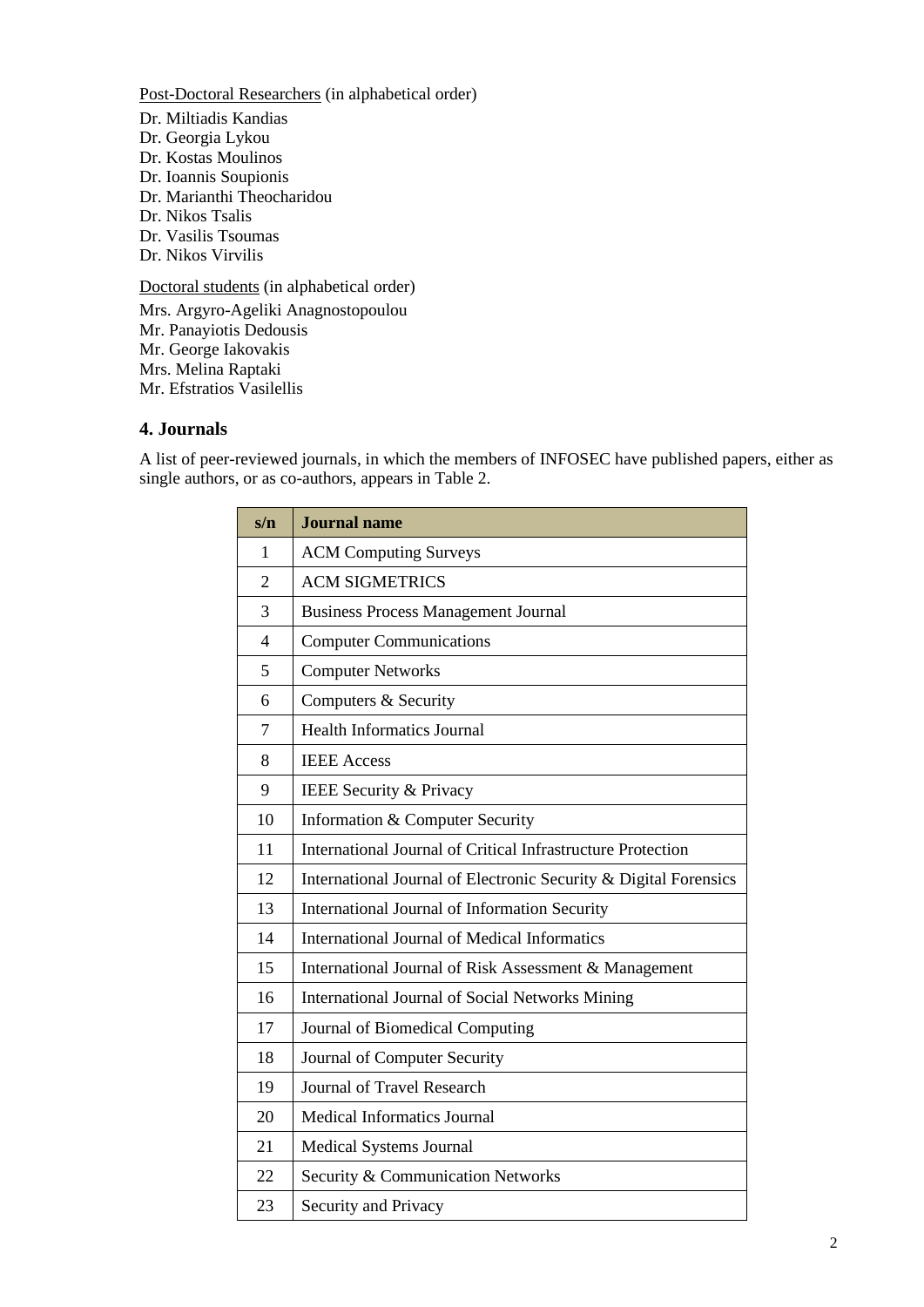| s/n | <b>Journal name</b>      |
|-----|--------------------------|
| 24  | <b>Sensors</b>           |
| 25  | Telematics & Informatics |

**Table 2:** *Scientific journals (peer-reviewed publications)*

## **5. Conferences, Symposia, Workshops**

A list of peer-reviewed conferences, symposia and workshops, in which members of INFOSEC have published the results of their research, either as single authors or as co-authors, appear in Table 3.

| s/n            | <b>Conference/Symposium/Workshop name</b>                                                |
|----------------|------------------------------------------------------------------------------------------|
| $\mathbf{1}$   | ACM Computer & Communications Security Conference (CCS)                                  |
| $\overline{2}$ | <b>ACM Computing Surveys (CSUR)</b>                                                      |
| 3              | ACM Workshop on Privacy in the Electronic Society (WPES)                                 |
| 4              | ACM Workshop on Security & Privacy in e-Commerce (SPEC)                                  |
| 5              | ACM Workshop on Critical Infrastructure Network Security (CINS)                          |
| 6              | European Symposium on Research in Computer Security (ESORICS)                            |
| $\tau$         | IEEE Conference on Cloud Computing Technology and Science (CloudCom)                     |
| 8              | IEEE Databases and Expert Systems Applications Conference (DEXA)                         |
| 9              | IEEE International Conference in Global Security, Safety & Sustainability (GSSS)         |
| 10             | IEEE International Conference on Advanced Information Networking & Applications          |
| 11             | IEEE International Conference on Autonomic and Trusted Computing (ATC)                   |
| 12             | IEEE International Conference on Computer Communications and Networks (CCN)              |
| 13             | IEEE International Workshop on Information Assurance (WIA)                               |
| 14             | IEEE Symposium on Computers & Communications (C&C)                                       |
| 15             | IFIP Communications & Multimedia Security Conference (CMS)                               |
| 16             | IFIP Conference on Security in Information Systems (SIS)                                 |
| 17             | IFIP International Conference on Critical Infrastructure Protection (CIP)                |
| 18             | IFIP International Conference on New Technologies, Mobility & Security (NTMS)            |
| 19             | IFIP International Conference on Trust Management (TM)                                   |
| 20             | IFIP International Information Security & Privacy Conference (SEC)                       |
| 21             | <b>International Computer Ethics Conference (CEPE)</b>                                   |
| 22             | International Conference on Availability, Reliability & Security (ARES)                  |
| 23             | International Conference on Critical Infrastructure Security (CRITIS)                    |
| 24             | International Conference on Human Aspects of Information Security, Privacy & Trust (HCI) |
| 25             | International Conference on Network & System Security (NSS)                              |
| 26             | International Conference on Risks and Security of Internet & Systems (CRiSIS)            |
| 27             | International Conference on Security & Cryptography (SECRYPT)                            |
| 28             | International Conference on Trust, Privacy & Security in Digital Business (TRUSTBUS)     |
| 29             | International Symposium on Engineering Secure Software & Systems (ESSOS)                 |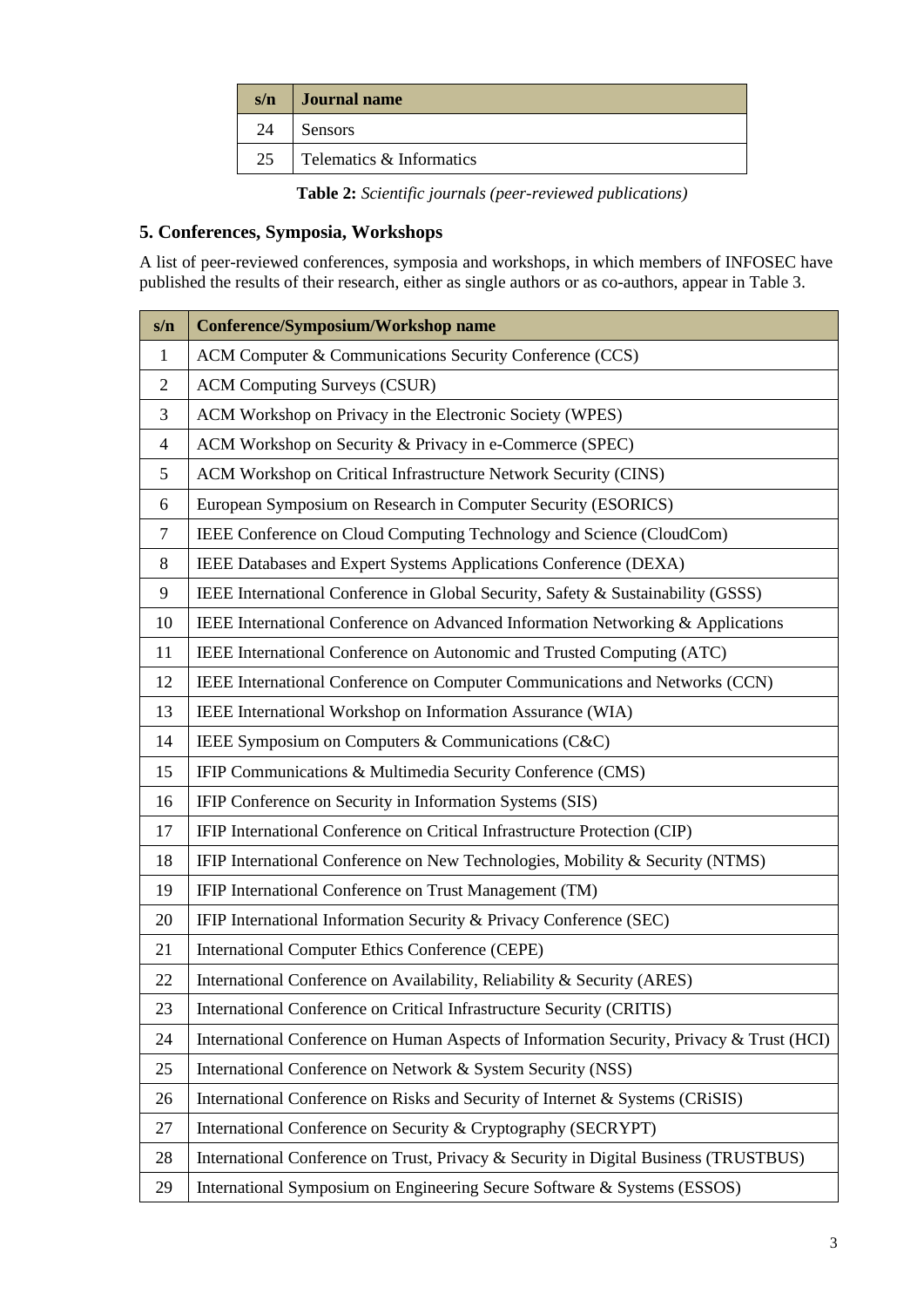| s/n | Conference/Symposium/Workshop name                          |
|-----|-------------------------------------------------------------|
| 30  | International Workshop on Security & Trust Management (STM) |
| 31  | Mediterranean Conference on Information Systems (MCIS)      |
| 32  | World Conference on Information Security Education (WISE)   |
| 33  | World Congress on Medical Informatics (MEDINFO)             |

**Table 3:** *Scientific Conferences, Symposia & Workshops (peer reviewed publications)*

#### **6. Conference and Symposia Proceedings Editorship**

Table 4 lists conference, the proceedings of which were edited by a team of editors including at least one member of INFOSEC.

| s/n            | <b>Conference/Symposium name</b>                                                          |
|----------------|-------------------------------------------------------------------------------------------|
| 1              | European Symposium on Research in Computer Security (ESORICS)                             |
| 2              | IFIP International Information Security and Privacy Conference (SEC) (4 conferences)      |
| 3              | International Conference on Critical Infrastructure Security (CRITIS)                     |
| $\overline{4}$ | International Conference on Cryptology and Network Security (CANS)                        |
| 5              | International Conference on Reliability, Quality and Safety of Software-Intensive Systems |
| 6              | World Conference on Information Security Education (WISE)                                 |

**Table 4:** *Conference & Symposia Proceedings Editorship*

#### **References**

- 1. Benias N., Chantzaras V., Iakovakis G., Gritzalis D., "Phishing Campaigns in Corporate Water", *European Conference on Cyber Warfare and Security*, pp. 34-43, Academic Conferences International, Ireland, July 2017.
- 2. Bologna S., Hammerli B., Gritzalis D., Wolthusen S. (Eds.), *Proc. of the 6th International Workshop on Critical Information Infrastructure Security* (CRITIS-2011), Springer (LNCS 6983), Switzerland, September 2011.
- 3. Dedousis P., Stergiopoulos G., Gritzalis D., "An improved bit masking technique to enhance covert channel attacks on everyday IT systems", in: *ICETE-2020*, Obaidat M., et al. (Eds.), Springer, 2021.
- 4. Dedousis P., Stergiopoulos G., Gritzalis D., "An improved bit masking technique to enhance covert channel attacks on everyday IT systems", in: *ICETE -2020*, Obaidat M., et al. (Eds.), Springer, 2020 (to appear).
- 5. Denault M., Gritzalis D., Karagiannis D., Spirakis P., "Intrusion detection: Evaluation and performance issues of the SECURENET system", *Computers & Security*, Vol. 13, No. 6, pp. 495-508, October 1994.
- 6. Dimitriadis A., Prassas C., Flores J.-L., Kulvatunyou B., Ivezic N., Gritzalis D., Mavridis I., "Contextualized filtering for shared cyber threat information", *Sensors* (Special Issue: *Cyber Situational Awareness in Computer Networks*), Vol. 14 (4890), July 2021.
- 7. Doumas A., Mavroudakis K., Gritzalis D., Katsikas S., "Design of a neural network for recognition and classification of computer viruses", *Computers & Security*, Vol. 14, No. 5, pp. 435-448, October 1995.
- 8. Dritsas S., Gritzalis D., "An ontology-driven antiSPIT architecture", in *Proc. of the 3rd International Conference on e-Democracy* (eDemocracy-2009), Sideridis A., et al. (Eds.), pp. 189-198, Springer (LNICST 26), Greece, March 2010.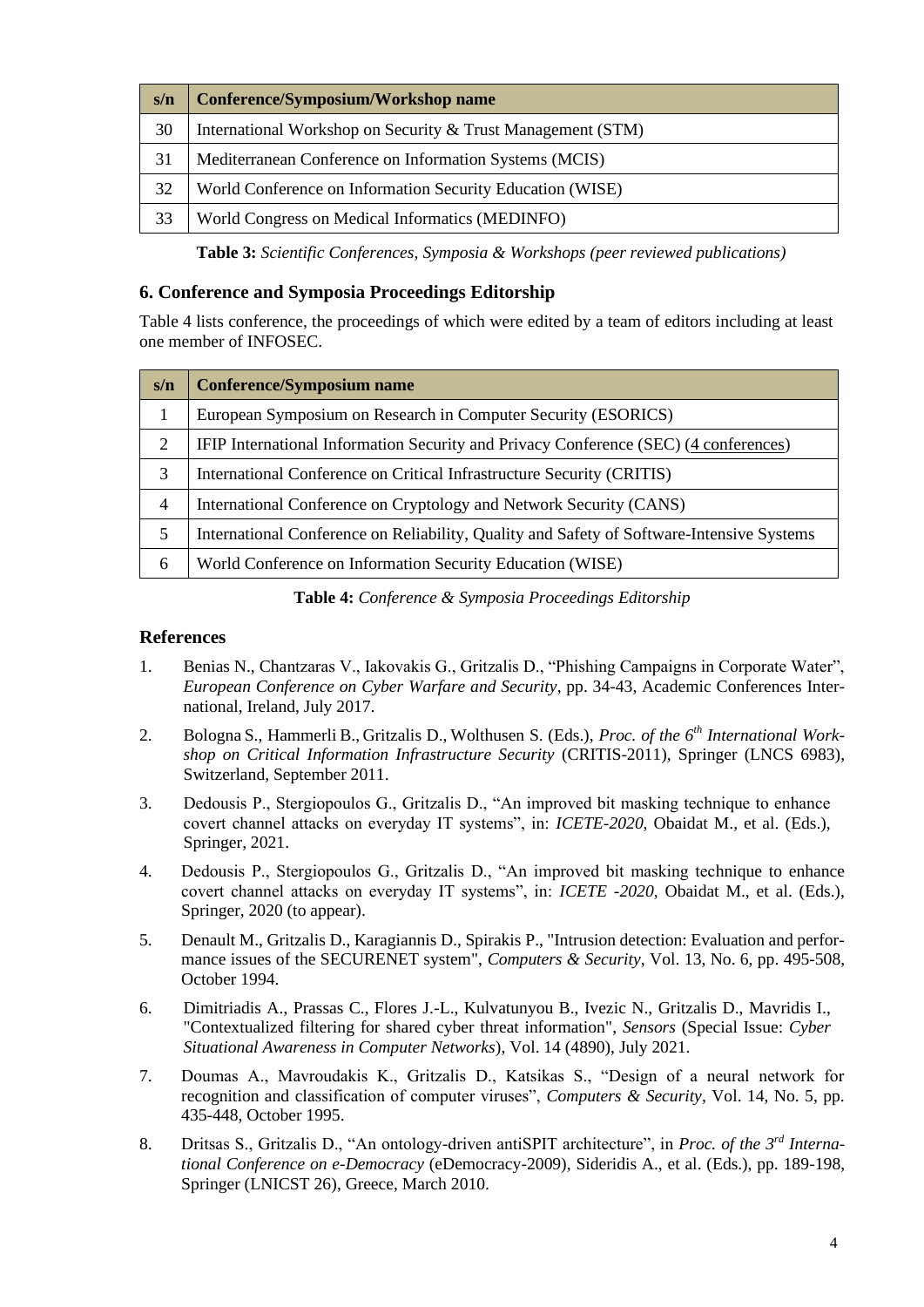- 9. Dritsas S., Gritzalis D., Lambrinoudakis C., "Protecting Privacy and Anonymity in Pervasive Computing: Trends and Perspectives", *Telematics and Informatics* Journal, Vol. 23, Νο 3, pp. 196-210, 2006.
- 10. Dritsas S., Mallios J., Gritzalis D., Labrinoudakis C., "Applicability of Privacy Enhancing Technologies in Ubiquitous Computing environments", in *Proc. of the IEEE Workshop on Security, Privacy and Trust in Ubiquitous Computing* (SecPerU-2005), pp. 61-70, IEEE Press, Greece, August 2005.
- 11. Dritsas S., Mallios J., Theocharidou M., Marias G., Gritzalis D., "Threat analysis of the Session Initiation Protocol, regarding spam", in *Proc. of the 3rd IEEE International Workshop on Information Assurance*, pp. 426-433, IEEE Press, New Orleans, April 2007.
- 12. Dritsas S., Soupionis J., Theocharidou M., Mallios J., Gritzalis D., "SPIT Identification Criteria Implementations: OntoSiEffectiveness and Lessons Learned", in *Proc. of the 23rd International Information Security Conference* (SEC-2008), Samarati P., et al. (Eds.), pp. 381-395, Springer, Italy, September 2008.
- 13. Dritsas S., Tsaparas J., Gritzalis D., "A generic Privacy Enhancing Technology for pervasive computing environments", in *Proc. of the 3rd International Conference on Trust, Privacy and Security in Digital Business* (TrustBus'06), Furnell S., et al. (Eds.), pp. 103-113, Springer (LNCS 4083), Poland, September 2006.
- 14. Dritsas S., Tsoumas B., Dritsou V., Konstantopoulos P., Gritzalis D., "OntoSPIT: SPIT Management through Ontologies", *Computer Communications*, Vol. 32, No. 2, pp. 203-212, 2009.
- 15. Faily S., Lykou G., Partridge A., Gritzalis D., Mylonas A., Katos V., "Human-Centered Specification Exemplars for Critical Infrastructure Environments", in *Proc. of the 30th British Human Computer Interaction Conference* (HCI-2016), July 2016 (short paper).
- 16. Faily S., Stergiopoulos G., Katos V., Gritzalis D., "Water, water everywhere: Nuances for a Water Industry Critical Infrastructure specification exemplar", in *Proc. of the 10th International Conference on Critical Infrastructures Security* (CRITIS-2015), Springer, Germany, October 2015.
- 17. Furnell S., Gritzalis D., Katsikas S., Mavroudakis K., Sanders P., Warren M., "Methods of responding to healthcare security incidents", in *Proc. of the 9th World Congress on Medical Informatics* (MEDINFO '98), B. Cesnic, et al. (Eds.), pp. 1138-1142, South Korea, August 1998.
- 18. Gkotsis I., Gazi A., Gritzalis D., Stergiopoulos G., et al. "Securing the European Gas Network: The Greek Business Case", in: *Technology Advances and Support for Security Practitioners*, (Security Informatics and Law Enforcement Series), Springer, 2021 (to appear).
- 19. Gkotsis I., Gazi A., Gritzalis D., Stergiopoulos G., et al. "Securing the European Gas Network: The Greek Business Case", in: *Technology Development for Security Practitioners* Akhgar B., et al. (Eds.), Springer (Security Informatics and Law Enforcement Series), June 2021.
- 20. Gkritzali A., Gritzalis D., Stavrou V., "Is Xenios Zeus still alive? Destination image of Athens in the years of Recession", *Journal of Travel Research*, Vol. 57, Issue 4, pp. 540-554, April 2018.
- 21. Gkritzali A., Mavragani E., Gritzalis D., "Negative MWOM and value co-destruction during destination crises', *Business Process Management Journal*, October 2019.
- 22. Gkritzali A., Mavragani H., Gritzalis D., "Negative MWOM and value co-destruction for destinations", in *Proc. of the 13th Tourism: Trends, Prospects and Implications for Enterprises and Destinations Conference* (IMIC-2017), Greece, October 2017.
- 23. Gritzalis D., "Enhancing security and supporting interoperability in healthcare information systems", *Medical Informatics*, Vol. 23, No. 4, pp. 309-324, 1998.
- 24. Gritzalis D., "A baseline security policy for distributed healthcare information systems", *Computers & Security*, Vol. 16, No. 8, pp. 709-719, 1997.
- 25. Gritzalis D., "A digital seal solution for deploying trust on commercial transactions", *Information Management & Computer Security Journal*, Vol. 9, No. 2, pp. 71-79, March 2001.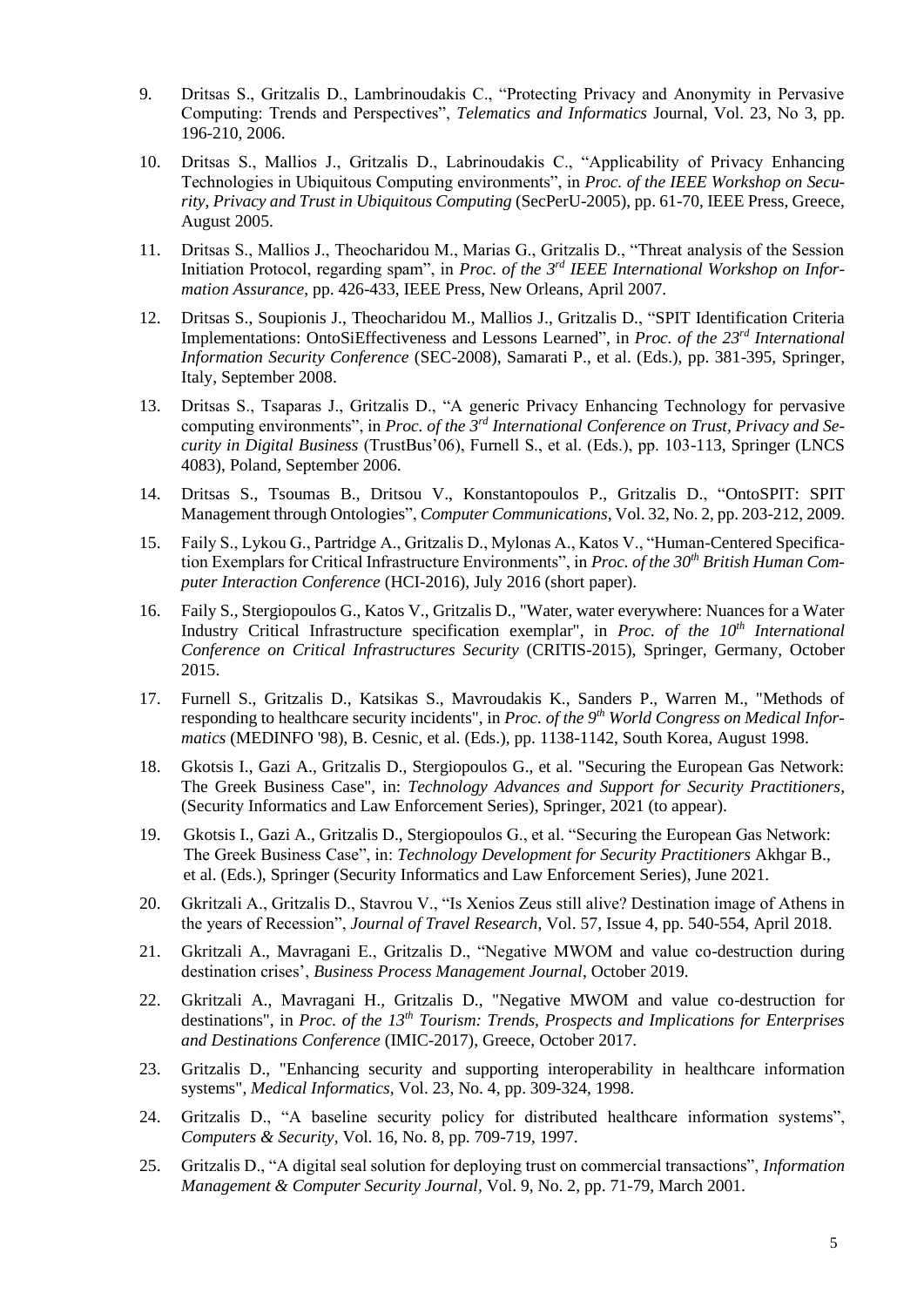- 26. Gritzalis D., "Defending Oil & Gas critical infrastructures from cyber-attacks", *15th International Conference on Critical Information Infrastructures Security* (CRITIS-2020), Keynote Address, United Kingdom, September 2020.
- 27. Gritzalis D., "Embedding privacy in IT applications development", *Information Management & Computer Security Journal*, Vol. 12, No. 1, pp. 8-26, 2004.
- 28. Gritzalis D., "Principles and requirements for a secure e-voting system", *Computers & Security*, Vol. 21, No. 6, pp. 539-556, 2002.
- 29. Gritzalis D., De Capitani di Vimercati S., Samarati P., Katsikas S. (Eds.), *Proc. of the 18th IFIP International Information Security Conference* (SEC-2003), Kluwer Academic Publishers, USA, April 2003.
- 30. Gritzalis D., Furnell S., Theocharidou M. (Eds.), *Proc. of the 27th IFIP International Information Security Conference* (SEC-2012), Springer (AICT 376), Greece, June 2012.
- 31. Gritzalis D., Iseppi G., Mylonas A., Stavrou V., "Exiting the risk assessment maze: A metasurvey", *ACM Computing Surveys*, Vol. 51, No. 1, pp. 11.1-11.30, January 2018.
- 32. Gritzalis D., Kandias M., Stavrou V., Mitrou L., "The Social Media in the history of information: Privacy violations and security mechanisms", in *Proc. of the History of Information Conference* (INFOHIST-2013), pp. 283-310, Law Library Publications, Greece, 2014.
- 33. Gritzalis D., Kantzavelou I., Katsikas S., Patel A., "A classification of health information systems security flaws", in *Proc. of the 11th International Information Security Conference* (SEC '95), Eloff J., et al. (Eds.), pp. 453-464, Chapman & Hall, South Africa 1995.
- 34. Gritzalis D., Karyda M., Gymnopoulos L., "Elaborating quantitative approaches for IT security evaluation", in *Proc. of the 17th IFIP International Information Security Conference* (SEC-2002), M. Hadidi, et al. (Ed.), pp. 67-78, Kluwer Academics, Egypt, May 2002.
- 35. Gritzalis D., Katos V., Katsaros P., Soupionis Y., Psaroudakis J., Mentis A., "The Sphinx enigma in critical VoIP infrastructures: Human or botnet?", in *Proc. of the 4th International Conference on Information, Intelligence, Systems and Applications* (IISA-2013), IEEE Press, Greece, July 2013.
- 36. Gritzalis D., Katsaros P., Basagiannis S., Soupionis Y., "Formal analysis for robust antiSPIT protection using model-checking", *International Journal of Information Security*, Vol. 11, No. 2, pp. 121-135, 2012.
- 37. Gritzalis D., Katsikas S., "Data confidentiality and user access rights in medical information systems", in *Proc. of the 7th World Congress on Medical Informatics* (MEDINFO '92), Lun K. (Ed.), pp. 1566-1571, North-Holland, Switzerland 1992.
- 38. Gritzalis D., Katsikas S., "Protection of personal information: Aims, principles, technical issues", in *Proc. of the 2nd IFIP Conference on Governmental Information Systems*, R. Traunmuller (Ed.), pp. 73-81, North-Holland, Hungary 1991.
- 39. Gritzalis D., Katsikas S., "Towards a formal system to system authentication protocol", *Computer Communications*, Vol. 19, No. 8, pp. 954-961, 1996.
- 40. Gritzalis D., Katsikas S., Darzentas J., "A high level security policy for health care establishments", in *Proc. of the 10th International Information Security Conference* (SEC '94), The Netherlands 1994.
- 41. Gritzalis D., Katsikas S., Gritzalis S., "A zero-knowledge probabilistic login protocol", *Computers & Security*, Vol. 11, No. 8, pp. 733-745, December 1992.
- 42. Gritzalis D., Katsikas S., Keklikoglou J., Tomaras A., "Data security in medical information systems: Technical aspects of a proposed legislation", *Medical Informatics*, Vol. 16, No. 4, pp. 371-383, September 1991.
- 43. Gritzalis D., Katsikas S., Keklikoglou J., Tomaras A., "Data security in medical information systems: The Greek case", *Computers & Security*, Vol. 10, No. 2, pp. 141-159, April 1991.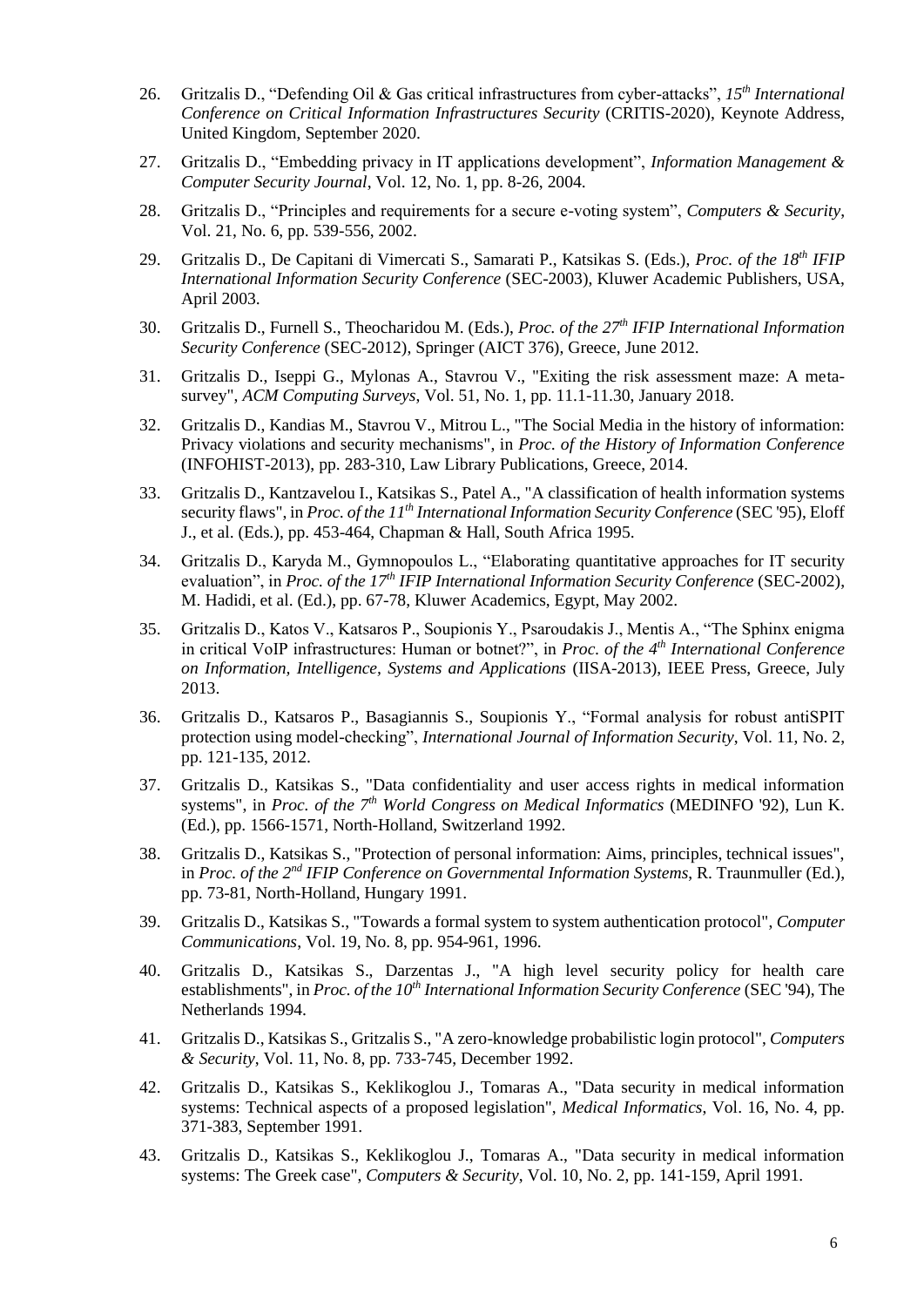- 44. Gritzalis D., Katsikas S., Keklikoglou J., Tomaras A., "Determining access rights in medical information systems", *Computers & Security*, Vol. 11, No. 2, pp. 149-162, April 1992.
- 45. Gritzalis D., Katsikas S., Keklikoglou J., Tomaras A., "Medical data protection: A proposal for a deontology code", *Medical Systems Journal*, Vol. 14, No. 6, pp. 375-386, December 1990 (also in Berleur J.., et al (Eds.), *Ethics of Computing*, Chapman & Hall, February 1997).
- 46. Gritzalis D., Katsikas S., Pangalos G., "A methodology for the development of secure health information systems", in *Proc. of the 11th International Congress for Medical Informatics* (MIE '93), Reichert A. (Ed.), pp. 402-409, Freund Publishers, Israel 1993.
- 47. Gritzalis D., Kiayias A., Askoxylakis I. (Eds.), *Proc. of the 13th International Conference on Cryptology & Network Security* (CANS-2014), Springer (LNCS 8813), Greece, October 2014.
- 48. Gritzalis D., Kokolakis S., "Security Policy Development for Healthcare Information Systems", in *Advanced Health Telematics and Telemedicine*, pp. 105-110, B. Blobel, et al. (Eds.), IOS Press, The Netherlands, October 2003.
- 49. Gritzalis D., Kyrloglou N., "Consumer online-privacy and anonymity protection using infomediary schemes", in *Proc. of the 21stIEEE/SCCC Computer Science Conference*, R. Yates, et al. (Eds.), pp. 115-123, IEEE Press, Chile, November 2001.
- 50. Gritzalis D., Lambrinoudakis C., "A data protection scheme for a remote vital signs monitoring service", *Medical Informatics Journal*, Vol. 25, No. 2, pp. 207-224, Taylor & Francis, July 2000.
- 51. Gritzalis D., Lambrinoudakis C., "A security architecture for interconnecting health information systems", *International Journal of Medical Informatics,* Vol. 73, pp. 305-9, 2004.
- 52. Gritzalis D., Lopez J. (Eds.), *Proc. of the 24th IFIP International Information Security Conference* (SEC-2009), Springer (AICT 297), Cyprus, May 2009.
- 53. Gritzalis D., MalliosJ., "A SIP-based SPIT management framework", *Computers & Security*, Vol. 27, Nos. 5-6, pp. 136-153, October 2008.
- 54. Gritzalis D., Marias G., Rebahi Y., Soupionis Y., Ehlert S., "SPIDER: A platform for managing SIP-based spam over Internet Telephony", *Journal of Computer Security*, Vol. 19, No. 5, pp. 835- 867, 2011.
- 55. Gritzalis D., Mavroudakis K., Katsikas S., "Developing a European Computer Security Incident Reporting Service for Health Care", in *Implementing Secure Healthcare Telematics Applications in Europe*, The ISHTAR Consortium (Eds.), pp. 181-249, IOS Press, The Netherlands, December 2001.
- 56. Gritzalis D., Moulinos K., "Cryptographic libraries as a means to support privacy-enhanced information systems", in *Proc. of the 7th ACM Workshop on Security and Privacy in e-Commerce* (SPEC-2000), ACM Press, Νovember 2001.
- 57. Gritzalis D., Moulinos K., Iliadis J., Lambrinoudakis C., Xarhoulacos S., "PyTHIA: Towards Anonymity in Authentication", in *Proc. of the 16th IFIP International Information Security Conference* (SEC-2001), Dupuy M., et al. (Eds.), pp. 1-18, Kluwer Academics, France, June 2001.
- 58. Gritzalis D., Moulinos K., Kostis K., A privacy-enhancing e-business model based on infomediaries", in *Proc. of the 1st International Conference on Methods, Models & Architectures for Network Security* (MMM-2001), V. Gorodetski, et al. (Eds.), pp. 118-129, Springer (LNCS 2052), Russia, May 2001.
- 59. Gritzalis D., Prenel B., Theocharidou M. (Eds.), *Proc. of the 16th European Symposium on Research in Computer Security* (ESORICS-2010), Springer (LNCS 6345), Greece, September 2010.
- 60. Gritzalis D., Stavrou V., Kandias M., Stergiopoulos G., "Insider Threat: Εnhancing BPM through Social Media", in *Proc. of the 6th IFIP International Conference on New Technologies, Mobility and Security* (NTMS-2014), IEEE Press, UAE, April 2014.
- 61. Gritzalis D., Stergiopoulos G., "Unconventional Cyber Attacks: Facts Not Fakes", *NATO Cyber Operations Seminar*, Thessaloniki, December 2020.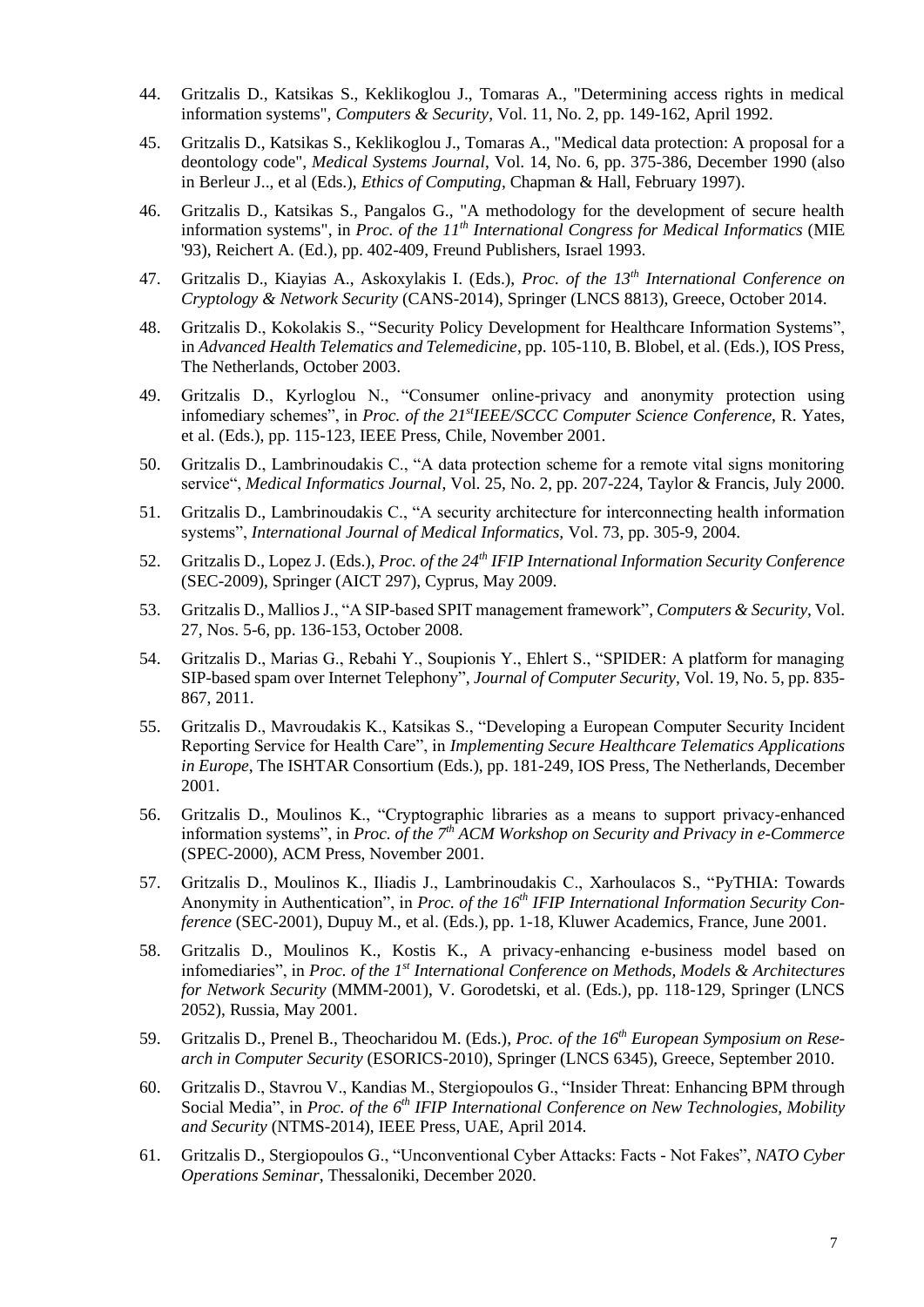- 62. Gritzalis D., Stergiopoulos G., Vasilellis E., Anagnostopoulou A., "Readiness Exercises: Are Risk Assessment Methodologies Ready for the Cloud?", in: *Advances in Core Computer Science-Based Technologies*, Tsihrintzis G., et al. (Eds.), Vol. 14, pp. 109-125, Springer (Learning and Analytics in Intelligent Systems Series), July 2020.
- 63. Gritzalis D., Theocharidou M., Kalimeri E., "Towards an interdisciplinary information security education model", in *Proc. of the 4th World Conference on Information Security Education* (WI-SE-4), H. Armstrong, et al. (Eds), pp. 22-35, Russia, May 2005.
- 64. Gritzalis D., Tryfonas T., "Action learning in practice: Pilot delivery of an INFOSEC University laboratory course", in *Proc. of the 2nd IFIP World Conference on Information Security Education*  (WISE-2), H. Armstrong (Ed.), IFIP Publications, pp. 169-182, Australia, July 2001.
- 65. Gritzalis D., Tsoumas V., "An assurance-by-ontology paradigm proposal: Elements of security knowledge management", in *Information Assurance & Computer Security* (NATO Security through Science Series, D: Information and Communication Security), Vol. 6, pp. 15-30, Johnson T. (Ed.), IOS Press, The Netherlands, 2006.
- 66. Gritzalis D., Αnderson T. (Eds.), *Proc. of the 3rd IFIP International Conference on Reliability, Quality and Safety of Software-Intensive Systems* (ENCRESS-1997), Chapman & Hall, United Kingdom, May 1997.
- 67. Gritzalis S., Gritzalis D., Moulinos K., Iliadis J., "An integrated architecture for deploying a virtual private medical network over the Web", *Medical Informatics Journal*, Vol. 26, No.1, pp. 49-72, Cambridge University Press, March 2001.
- 68. Gritzalis S., Iliadis J., Gritzalis D., Spinellis D., Katsikas S., "Developing secure web-based medical applications", *Medical Informatics,* Vol. 24, No. 1, pp. 75-90, 1999.
- 69. Iakovakis G., Xarhoulacos C.-G, Giovas K., Gritzalis D., "Analysis and classification of mitigation tools against cyber-attacks in the COVID-19 era", *Security & Communication Networks*, Vol. 2021, No. 3187205, August 2021.
- 70. Ikonomopoulos S., Lambrinoudakis C., Gritzalis D., Vassiliou K., "Functional requirements of a secure electronic voting system", in *Proc. of the 17th IFIP International Information Security Conference* (SEC-2002), M. Hadidi, et al. (Ed.), pp. 507-520, Kluwer Academics, Egypt, May 2002.
- 71. Iliadis J., Gritzalis D., Spinellis D., Preneel B., Katsikas S., "Evaluating certificate status information mechanisms", in *Proc. of the 7th ACM Computer and Communications Security Conference* (CCS-2000), S. Jajodia, et al. (Eds.), pp. 1-9, ACM Press, Greece, October 2000.
- 72. Iliadis J., Gritzalis S., Gritzalis D., "ADoCSI: A transparent mechanism for disseminating Certificate Status Information", *Computer Communications*, Vol. 26, No. 16, pp. 1851-1862, October 2003.
- 73. Iliadis J., Gritzalis S., Spinellis D., De Cock D., Preneel B., Gritzalis D., "Towards a framework for evaluating Certificate Status Information mechanism", *Computer Communications*, Vol. 26, No. 16, pp. 1839-1850, October 2003.
- 74. Kambourakis G., Rouskas A., Gritzalis D., "Performance Evaluation of Certificate-based Authentication in Integrated Emerging 3G and WiFi Networks", in *Proc. of the 1st European PKI Workshop*, pp. 287-296, Katsikas S., et al. (Eds.), Springer (LNCS 3093), Greece, June 2004.
- 75. Kandias M., Galbogini K., Mitrou L., Gritzalis D., "Insiders trapped in the mirror reveal themselves in social media", *in Proc. of the 7th International Conference on Network and System Security* (NSS 2013), pp. 220-235, Springer (LNCS 7873), Spain, June 2013.
- 76. Kandias M., Gritzalis D., Stavrou V., Nikoloulis K., "Stress level detection via OSN usage pattern and chronicity analysis: An OSINT threat intelligence module", *Computers & Security* (Special Issue) 69, 3-17, 2017
- 77. Kandias M., Mitrou L, Stavrou V., Gritzalis D., "Profiling Online Social Networks users: An Omniopticon tool", *International Journal of Social Networks Mining*, Vol. 69, pp. 3-17, 2017.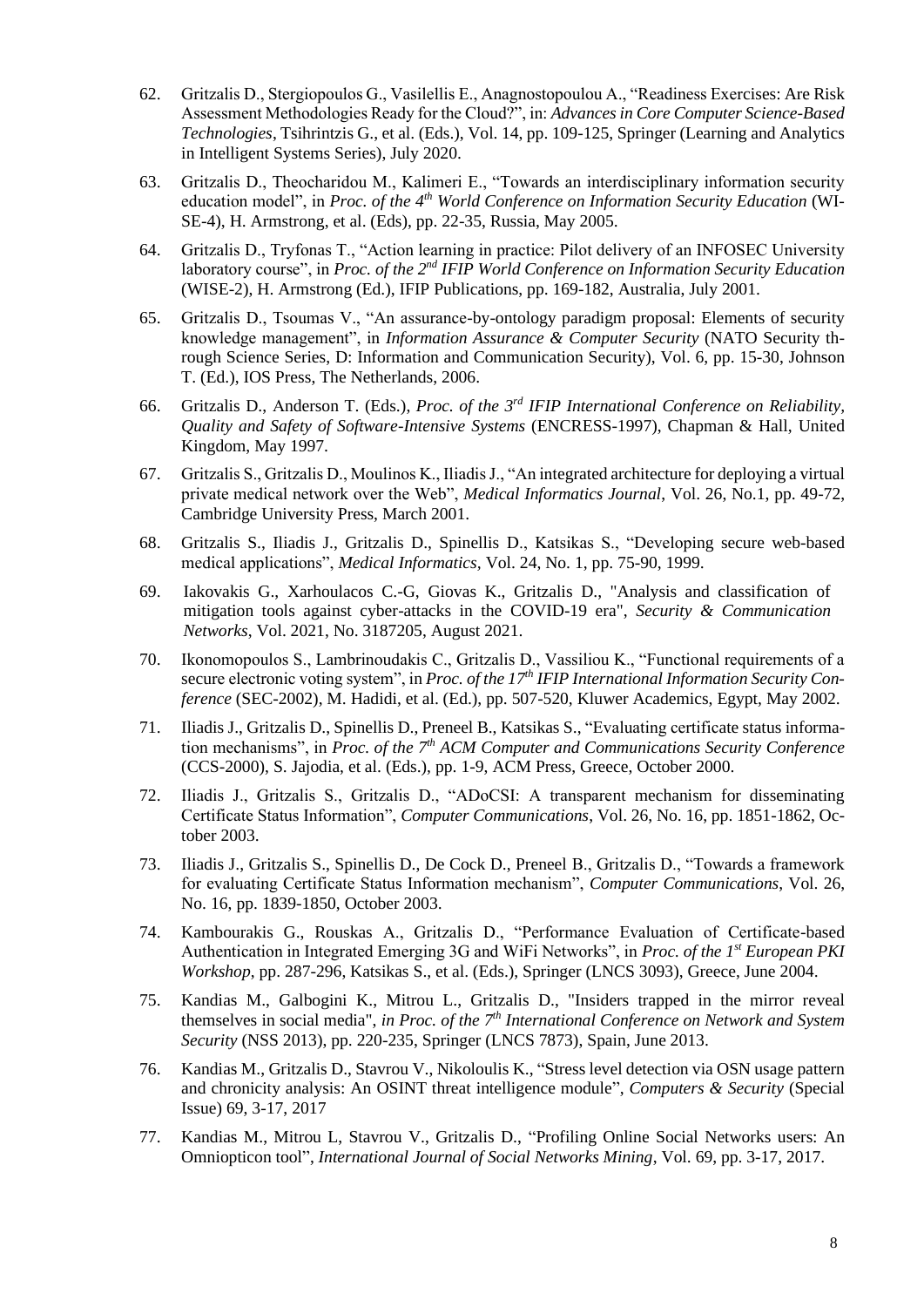- 78. Kandias M., Mitrou L., Stavrou V., Gritzalis D., "YouTube user and usage profiling: Stories about political horror and security success", in *E-Business and Telecommunications*, Obaidat M., et al. (Eds.), pp. 270-289, Springer (CCIS-456), 2015.
- 79. Kandias M., Mitrou L., Stavrou V., Gritzalis D., "Which side are you on? A new Panopticon vs. privacy", in *Proc. of the 10th International Conference on Security and Cryptography* (SECRYPT-2013), pp. 98-110, ScitePress, Iceland, July 2013.
- 80. Kandias M., Mylonas A., Theocharidou M., Gritzalis D., "Exploitation of auctions for outsourcing security-critical projects", in *Proc. of the 16th IEEE Symposium on Computers and Communications* (ISCC '11), pp. 646-651, Tinnirello I., et al (Eds.), Greece, June 2011.
- 81. Kandias M., Mylonas A., Virvilis N., Theocharidou M., Gritzalis D., "An Insider Threat Prediction Model", in *Proc. of the 7<sup>th</sup> International Conference on Trust, Privacy, and Security in Digital Business* (TrustBus-2010), pp. 26-37, Lopez J., et al. (Eds.), Springer (LNCS 6264), Spain, August 2010.
- 82. Kandias M., Stavrou V., Bosovic N., Gritzalis D., "Proactive insider threat detection through social media: The YouTube case ", in *Proc. of the 12th Workshop on Privacy in the Electronic Society* (WPES-2013), pp. 261-266, ACM, Berlin, November 2013.
- 83. Kandias M., Stavrou V., Bozovic N., Mitrou L., Gritzalis D., "Can we trust this user? Predicting insider's attitude via YouTube usage profiling", in *Proc. of 10th IEEE International Conference on Autonomic and Trusted Computing* (ATC-2013), pp. 347-354, IEEE Press, Italy, December 2013.
- 84. Kandias M., Virvilis N., Gritzalis D., "The Insider Threat in Cloud Computing", in *Proc. of the 6 th International Workshop on Critical Infrastructure Security* (CRITIS-2011), Bologna S., et al (Eds.), pp. 93-103, Springer (LNCS 6983), Switzerland, September 2011.
- 85. Katsantonis M., Mavridis I., Gritzalis D., "Design and evaluation of COFELET-based approaches for cybersecurity learning and training", *Computers & Security*, Vol. 105 (102263), June 2021.
- 86. Katsikas S., Gritzalis D. (Eds.), *Proc. of the 12th IFIP International Conference on Information Security* (SEC-1996), Chapman & Hall, Greece, May 1996.
- 87. Katsikas S., Gritzalis D., "The need for a security policy in Health Care Institutions", *Journal of Biomedical Computing*, Vol. 35, pp. 73-80, 1994.
- 88. Katsikas S., Gritzalis D., "High Level Security Policy Guidelines", in *Data Security for Health Care*, The SEISMED Consortium (Eds.), Volumes I, II and III (Chapters I.4, II.4, III.4), IOS Press, The Netherlands 1995.
- 89. Katsikas S., Gritzalis D., Spirakis P., "Attack Modeling in Open Network Environments", in *Proc. of the 2nd Communications and Multimedia Security Conference* (CMS '96), pp. 268-277, Chapman & Hall, Germany 1996.
- 90. Katsikas S., Spyrou T., Gritzalis D., Darzentas J., "Model for network behaviour under viral attack", *Computer Communications*, Vol. 19, No. 2, pp. 124-132, 1996.
- 91. Kokolakis S., Gritzalis D., Katsikas S., "Generic Security Policies for Healthcare Information Systems", *Health Informatics Journal*, Vol. 4, No. 3-4, pp. 184-195, 1998.
- 92. Kokolakis S., Karyda M., Gritzalis D., "Information systems security management in virtual organizations", in *Proc. of the 1st IFIP Conference on Security in Information Systems* (SIS-2000), Zurich, October 2000.
- 93. Kokolakis S., Lambrinoudakis C., Gritzalis D., "A knowledge-based repository model for security policies management" in *Proc. of the 2<sup>nd</sup> International Conference on Methods, Models and Architectures for Network Security* (MMM-2001), pp. 112-121, V. Gorodetski, et al. (Eds.), Springer (LNCS 2776), Russia, September 2003.
- 94. Kotzanikolaou P., Theocharidou M., Gritzalis D., "Accessing n-order dependencies between critical infrastructures", *International Journal of Critical Infrastructure Protection*, Vol. 9, Nos, 1-2, pp. 93-110, 2013.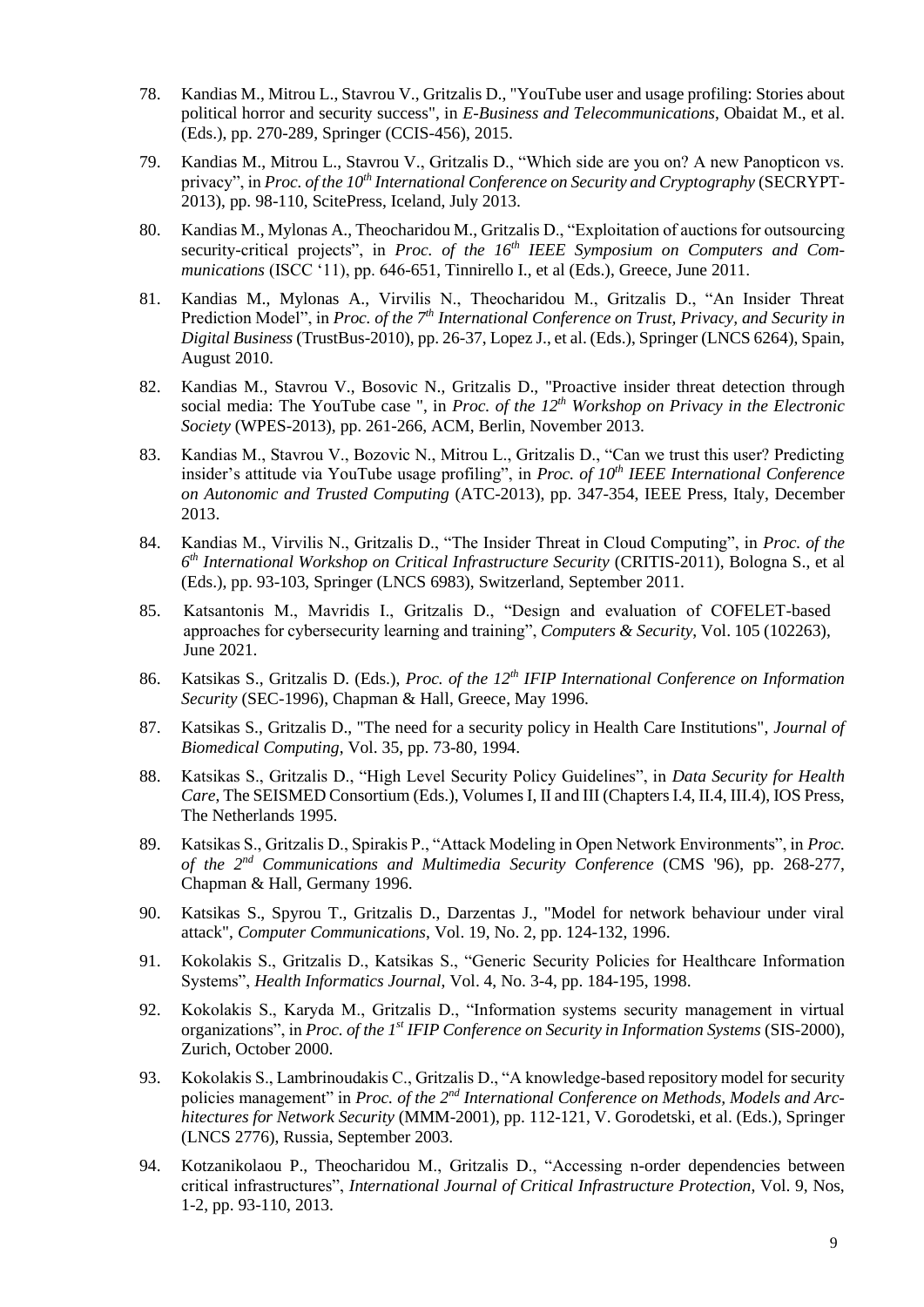- 95. Kotzanikolaou P., Theocharidou M., Gritzalis D., "Cascading effects of common-cause failures on Critical Infrastructures, in *Proc. of the 7th IFIP International Conference on Critical Infrastructure Protection* (CIP-2013), pp. 171-182, Springer (AICT 417), USA, March 2013.
- 96. Kotzanikolaou P., Theocharidou M., Gritzalis D., "Interdependencies between Critical Infrastructures: Analyzing the Risk of Cascading Effects", in *Proc. of the 6th International Workshop on Critical Infrastructure Security* (CRITIS-2011), Bologna S., et al (Eds.), pp. 107-118, Springer (LNCS 6983), Switzerland, September 2011.
- 97. Kotzanikolaou P., Theocharidou M., Gritzalis D., "Risk assessment of multi-order interdependencies between critical information and communication infrastructures", *Critical Information Infrastructure Protection and Resilience in the ICT Sector*, pp. 151-170, Theron P., et al. (Eds.), IGI Global, February 2013.
- 98. Lambrinoudakis C., Gritzalis D., Katsikas S., "Building a reliable e-voting system: Functional requirements and legal constraints", in *Proc. of the 13th International Workshop on Database and Expert Systems Applications*, pp. 435-446, 2002.
- 99. Lambrinoudakis C., Kokolakis S., Gritzalis D., "Recurrent IT security issues and recommendations: Learning from risk assessment reviews", in *Proc. of the 2nd IFIP Conference on Security and Control of IT in Society* (SCITS-II), S. Fischer-Hubner, et al. (Eds.), Kluwer Academics, Slovenia, pp. 185-195, June 2001.
- 100. Lambrinoudakis C., Kokolakis S., Karyda M., Tsoumas V., Gritzalis D., "Electronic voting systems: Security implications of the administrative workflow", in *Proc. of the 14<sup>h</sup> IEEE Databases and Expert Systems Applications Conference* (Trustbus'03), Prague, September 2003.
- 101. Laopodis V., Fernandez F., Gritzalis D., Darzentas J., "Evaluation of ICT policy options by the public, using the awareness scenario workshops methodology", in *Proc. of the 2<sup>nd</sup> European Conference on IT Investment Evaluation*, Brown A., et al. (Eds.), pp. 302-310, Operational Research Society Press, 1995.
- 102. Lekkas D., Gritzalis D., "e-Passports as a means towards a globally interoperable Public Key Infrastructure", *Journal of Computer Security*, Vol. 18, No. 3, pp. 379-396, 2010.
- 103. Lekkas D., Gritzalis D., "e-Passports as a means towards the first world-wide Public Key Infrastructure", in *Proc. of the 4th European PKI Workshop* (EuroPKI 2007), J. Lopez, P. Samarati (Eds.), pp. 34-48, Springer (LNCS 4582), Spain, June 2007.
- 104. Lekkas D., Gritzalis D., "Long-term verifiability of healthcare records authenticity", *International Journal of Medical Informatics*, Vol. 76, Issue 5-6, pp. 442-448, 2006.
- 105. Lekkas D., Gritzalis D., Cumulative Notarization for Long-term Preservation of Digital Signatures, *Computers & Security*, Vol. 23, no. 5, pp. 413-424, 2004.
- 106. Lykou G., Anagnostopoulou A., Gritzalis D., "Smart Airports Cybersecurity: Threat Mitigation and Cyber Resilience", *Sensors*, Vol. 19, 19, 1-27, January 2019.
- 107. Lykou G., Anagnostopoulou A., Gritzalis D., "Implementing cyber-security measures in airports to improve cyber-resilience", in *Proc. of the Global Internet of Things Summit* (GIoTS-2018), pp. 305-310, IEEE, Spain, June 2018.
- 108. Lykou G., Anagnostopoulou A., Stergiopoulos G., Gritzalis D., "Cybersecurity self-assessment tools: Evaluating the importance of securing industrial control systems in Critical Infrastructures", in *Proc. of the 13th International Conference on Critical Information Infrastructures Security* (CRITIS-2018), Springer, Lithuania, September 2018.
- 109. Lykou G., Dedousis P., Stergiopoulos G., Gritzalis D., "Assessing interdependencies and congestion delays in the aviation network", *IEEE Access*, December 2020 (to appear).
- 110. Lykou G., Iakovakis G., Chronis G., Gritzalis D., "Analysis and classification of adaptation tools for the Transport Sector adaptation planning, in *Proc. of the 12th International Conference on Critical Information Infrastructures Security* (CRITIS-2017), September 2017.
- 111. Lykou G., Mentzelioti D., Gritzalis D., "A methodology for effectively assessing Data Center sustainability", *Computers & Security* (Special Issue), Vol. 76, pp. 327-340, 2018.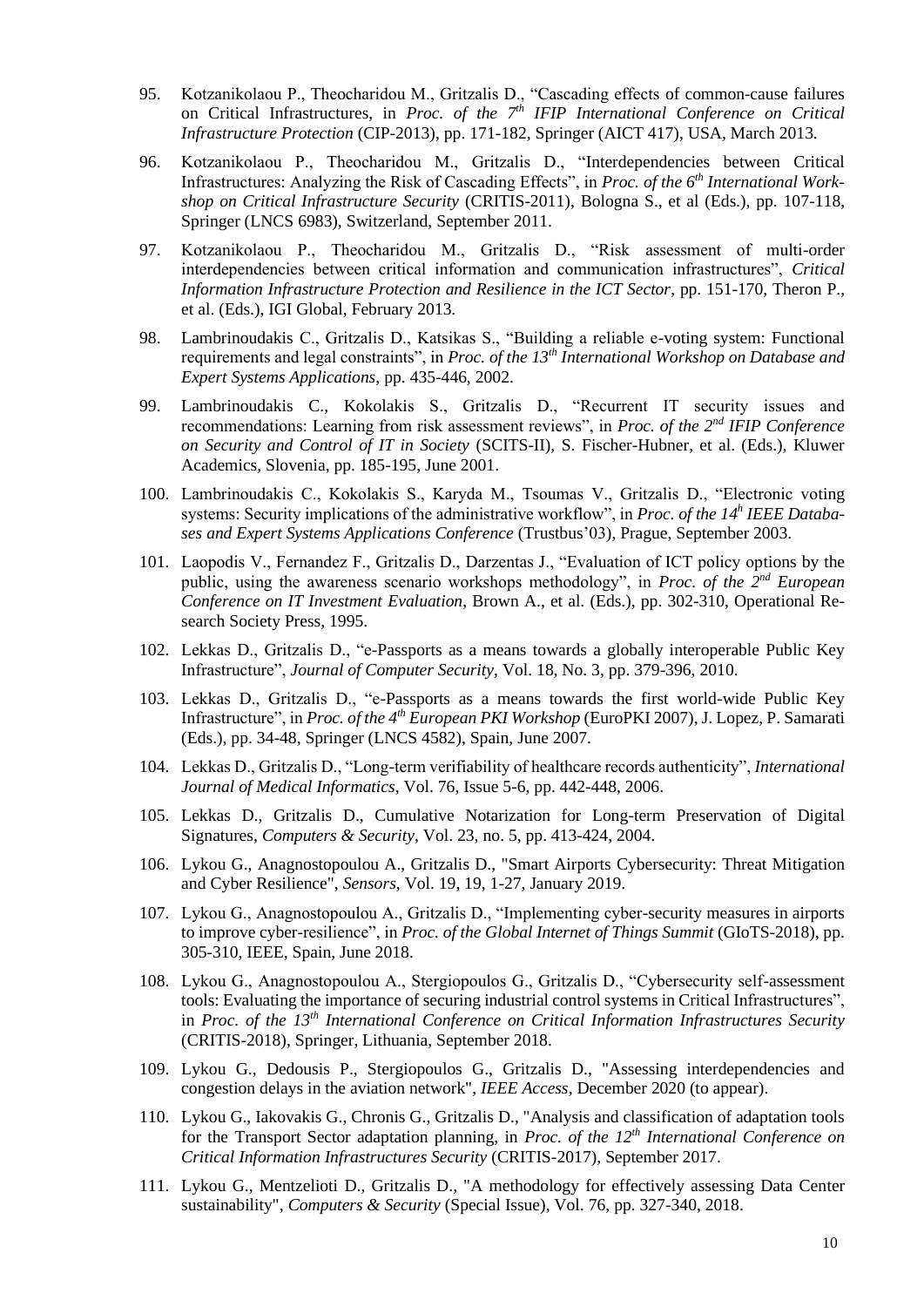- 112. Lykou G., Moustakas D., Gritzalis D., "Defending airports from UAS: A survey on cyber-attacks and counter-drone sensors technologies", *Sensors*, Vol. 20(3537), June 2020.
- 113. Lykou G., Stergiopoulos G., Papachryssanthou A., Gritzalis D., "Climate adaption: Addressing risks and impacts of climate change on Transport Sector", in *Proc. of the 11th International Conference on Critical Infrastructure Protection* (CIP-2017), USA, March 2017.
- 114. Mallios J., Dritsas S., Tsoumas B., Gritzalis D., "Attack modelling of SIP-oriented SPIT", in *Proc.*  of the 2<sup>nd</sup> IEEE-IFIP International Workshop on Critical Information Infrastructures Security (CRITIS '07), Lopez J., et al. (Eds.), pp. 299-310, Springer (LNCS 5141), Spain, October 2007.
- 115. Marias G., Theocharidou M., Soupionis Y., Ehlert S., Gritzalis D., "SIP vulnerabilities for SPIT, SPIT identification criteria and anti-SPIT mechanisms evaluation framework", in *IP Handbook: Services, Technologies, and Security of Session Initiation Protocol*, pp. 457-480, Ilyas M., at al. (Eds.), CRC Press, USA, November 2009.
- 116. Marias J., Dritsas S., Theocharidou M., Mallios J. Gritzalis D., "SIP vulnerabilities and antispit mechanisms assessment", in *Proc. of the 16th IEEE International Conference on Computer Communications and Networks* (IC<sup>3</sup>N '07), pp. 597-604, IEEE Press, USA, August 2007.
- 117. Mavroudakis K., Katsikas S., Gritzalis D., "Forming a Health Care Incident Reporting Scheme", in *Proc. of the 13th International Congress for Medical Informatics* (MIE '97), Scherrer J.R., et al. (Eds.), IOS Press, May 1997.
- 118. Mitrou L., Gritzalis D., Katsikas S., "Revisiting legal and regulatory requirements for secure evoting", in *Proc. of the 17th IFIP International Information Security Conference* (SEC-2002), M. Hadidi, et al. (Ed.), pp. 469-480, Kluwer Academics, Egypt, May 2002.
- 119. Mitrou L., Kandias M., Stavrou V., Gritzalis D., "Social media profiling: A Panopticon or Omniopticon tool?", in *Proc. of the 6th Conference of the Surveillance Studies Network*, Spain, April 2014.
- 120. Mylonas A., Dritsas S., Tsoumas B., Gritzalis D., "On the feasibility of malware attacks in smartphone platforms", in *Security and Cryptography*, M. Obaidad, et al. (Eds.), pp. 217-232, Springer (CCIS-314), 2012.
- 121. Mylonas A., Gritzalis D., Tsoumas B., Apostolopoulos T., "A qualitative metrics vector for the awareness of smartphone security users", in *Proc. of the 10th International Conference on Trust, Privacy & Security in Digital Business* (TRUSTBUS-2013), pp. 173-184, Springer (LNCS 8058), Chech Republic, August 2013.
- 122. Mylonas A., Kastania A., Gritzalis D., "Delegate the smartphone user? Security awareness in smartphone platforms", *Computers & Security*, Vol. 34, No. 3, pp. 47-66, May 2013.
- 123. Mylonas A., Meletiadis V., Mitrou L., Gritzalis D., "Smartphone sensor data as digital evidence", *Computers & Security* (Special Issue: *Cybercrime in the Digital Economy*), Vol. 38, pp. 51-75, October 2013.
- 124. Mylonas A., Meletiadis V., Tsoumas B. Mitrou L., Gritzalis D., "Smartphone forensics: A proactive investigation scheme for evidence acquisition", in *Proc. of the 27th IFIP International Information Security and Privacy Conference*, pp. 245-256, Springer (AICT 267), Greece, June 2012.
- 125. Mylonas A., Theocharidou M., Gritzalis D., "Assessing privacy risks in Android: A user-centric approach", in *Proc. of the 1st Workshop on Risk Assessment and Risk-driven Testing* (RISK-2013), pp. 21-37, Springer (LNCS 8418), November 2013.
- 126. Mylonas A., Tsalis N., Gritzalis D., "Hide and seek: On the disparity of browser security settings" (poster), *9 th Symposium on Usable Privacy and Security* (SOUPS-2013), United Kingdom, July 2013.
- 127. Mylonas A., Tsalis N., Gritzalis D., "Evaluating the manageability of web browsers controls", in *Proc. of the 9th International Workshop on Security and Trust Management* (STM-2013), pp. 82- 98, Springer (LNCS 8203), United Kingdom, September 2013.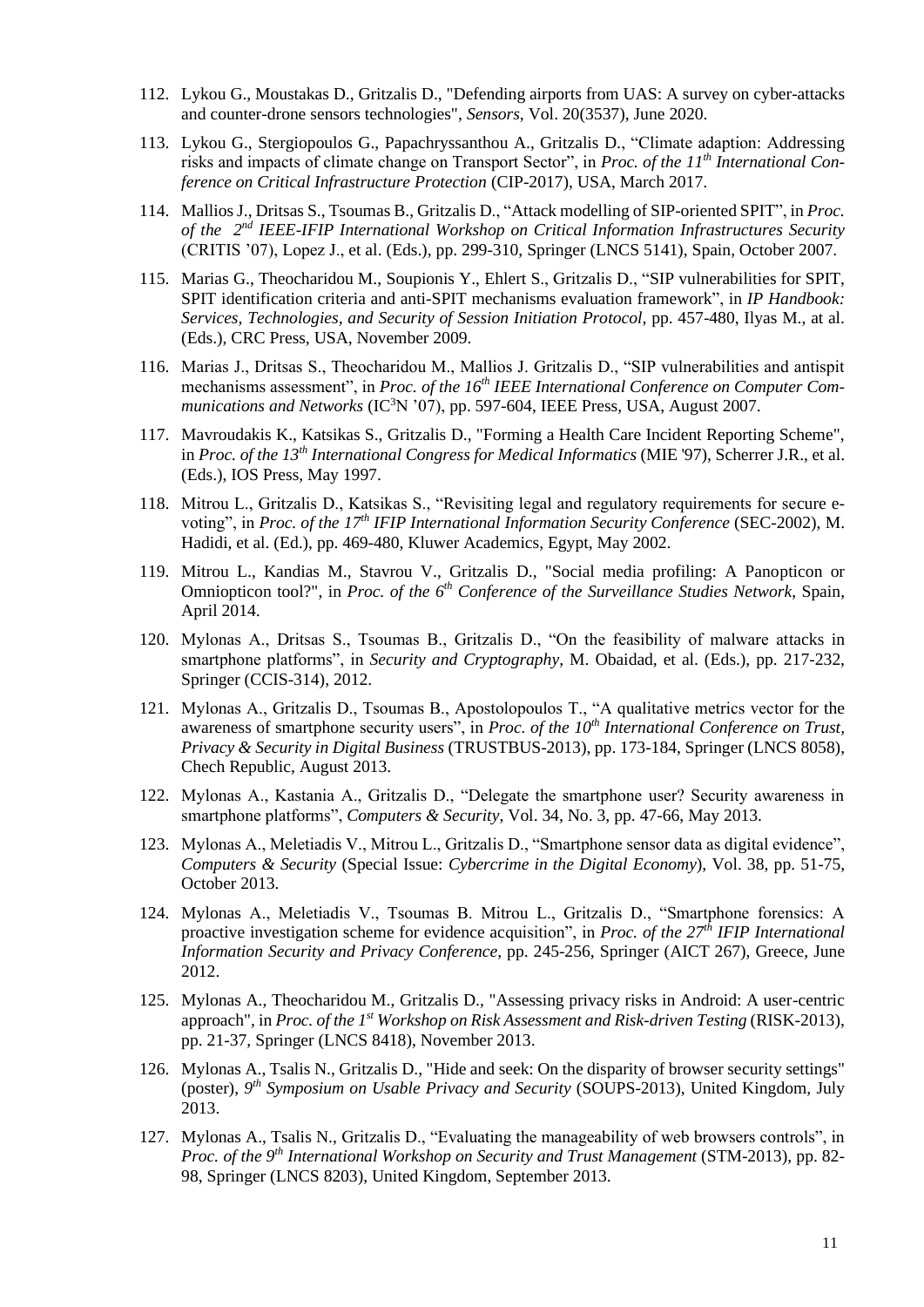- 128. Mylonas A., Tsoumas B., Dritsas S., Gritzalis D., "A secure smartphone applications roll-out scheme", in *Proc. of the 8th International Conference on Trust, Privacy and Security in Digital Business* (TRUSTBUS-2011), Furnell S., et al. (Eds.), pp. 49-61, Springer (LNCS 6863), France, August 2011.
- 129. Mylonas A., Tsoumas B., Dritsas S., Gritzalis D., "Smartphone security evaluation: The malware attack case", in *Proc. of the 8th International Conference on Security and Cryptography* (SECRYPT-2011), Samarati P., Lopez J. (Eds.), pp. 25-36, SciTekPress, Spain, July 2011.
- 130. Pangalos G., Gritzalis D., Κhair M., Bozios L., "Improving Medical Database System Security", in *Proc. of the 11th International Information Security Conference* (SEC '95), Eloff J., von Solms S. (Eds.), pp. 11-25, Chapman & Hall, South Africa 1995.
- 131. Pavlopoulos S., Gritzalis D., et al., "Vital signs monitoring from home with open systems", in *Proc. of the 16th International Congress for Medical Informatics* (MIE' 2000), Hasman A., et al. (Eds.), pp. 1141-1145, IOS Press, Germany, August 2000.
- 132. Pierrakakis K., Gritzali C., Kandias M., Gritzalis D., "3D Printing: A Paradigm Shift in Political Economy?", in *Proc. of the 65th International Studies Association's Annual Convention*, ISA, USA, February 2015.
- 133. Pierrakakis K., Kandias M., Gritzali C., Gritzalis D., "3D Printing and its regulation dynamics: The world in front of a paradigm shift", in *Proc. of the 6th International Conference on Information Law and Ethics* (ICIL-2014), Law Library Publications, Greece, May 2014.
- 134. Pipyros K., Mitrou L., Gritzalis D., Apostolopoulos T., "A cyber attack evaluation methodology", in *Proc. of the 13th European Conference on Cyber Warfare and Security* (ECCWS-2014), pp. 264-270, ACPI, Greece, July 2014.
- 135. Pipyros K., Mitrou L., Gritzalis D., Apostolopoulos T., "Cyberoperations and International Humanitarian Law: A review of obstacles in applying International Law rules in cyber warfare", *Information & Computer Security*, Vol. 24, No. 1, pp. 38-52, 2016.
- 136. Pipyros K., Thraskias C., Mitrou L., Gritzalis D., Apostolopoulos T., "A new strategy for improving cyber-attacks evaluation in the context of Tallinn manual", *Computers & Security* (Special Issue), Vol. 74, pp. 371-383, 2018.
- 137. Pipyros K., Thraskias C., Mitrou L., Gritzalis D., Apostolopoulos T., "Cyber-attacks evaluation using a simple additive weighting method on the basis of Schmitt's analysis", in *Proc. of the 10th Mediterranean Conference on Information Systems* (MCIS-2016), Springer, Cyprus, September 2016.
- 138. Pitropakis N., Lambrinoudakis C., Geneiatakis D., Gritzalis D., "A practical Steganography approach for Matroska-based high quality video files", in *Proc. of the 7th International Symposium on Security and Multimodality in Pervasive Environment* (SMPE-2013), pp. 684-688, IEEE Press, Spain, March 2013.
- 139. Polemi D., Ntouskas T., Georgakakis E., Douligeris C., Theocharidou M., Gritzalis D., "S-Port: Collaborative security management of Port Information Systems", in *Proc. of the 4 th International Conference on Information, Intelligence, Systems and Applications* (IISA-2013), IEEE Press, Greece, July 2013.
- 140. Salonikias S., Mavridis I., Gritzalis D., "Access control issues in utilizing Fog Computing for Transportation Infrastructures", in *Proc. of the 10th International Conference on Critical Infrastructures Security* (CRITIS-2015), Springer, Germany, October 2015.
- 141. Soupionis J., Gritzalis D., "ASPF: An adaptive anti-SPIT policy-based framework", in *Proc. of the 6th International Conference on Availability, Reliability and Security* (ARES-2011), Pernul G., et al. (Eds.), pp. 153-160, Austria, August 2011.
- 142. Soupionis Y. Tountas G., Gritzalis D., "Audio CAPTCHA for SIP-based VoIP", in *Proc. of the 24th International Information Security Conference* (SEC-2009), pp. 25-38, Gritzalis D., Lopez J. (Eds.), Springer (IFIP AICT 297), Cyprus, May 2009.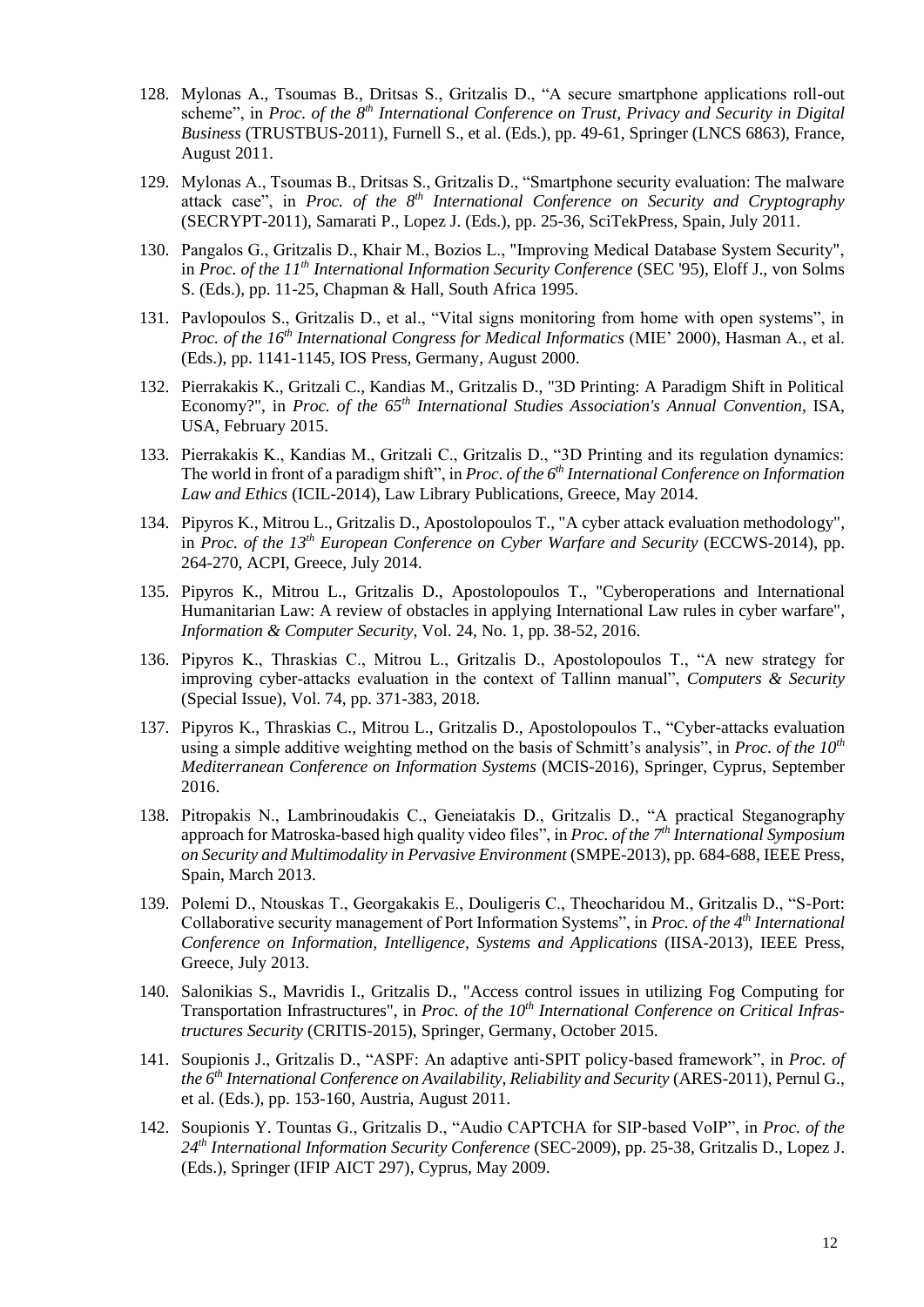- 143. Soupionis Y., Basagiannis S., Katsaros P., Gritzalis D., "A formally verified mechanism for countering SPIT", in *Proc. of the 5th International Workshop on Critical Information Infrastructure Security* (CRITIS-2010), Wolthusen S., et al (Eds.) pp. 128-139, Springer (LNCS 6712), Greece, September 2010.
- 144. Soupionis Y., Dritsas S., Gritzalis D., "An adaptive policy-based approach to SPIT management", in *Proc. of the 13th European Symposium on Research in Computer Security* (ESORICS 2008), pp. 446-460, Lopez J., et al. (Eds.), Springer (LNCS 5283), Spain, October 2008.
- 145. Soupionis Y., Gritzalis D., "Audio CAPTCHA: Existing solutions assessment and a new implementation for VoIP telephony", *Computers & Security*, Vol. 29, Νο. 5, pp. 603-618, 2010.
- 146. Soupionis Y., Koutsiamanis A.-R., Efraimidis P., Gritzalis D., "A game-theoretic analysis of preventing spam over Internet Τelephony with audio CAPTCHA-based authentication", *Journal of Computer Security*, Vol. 22, No. 3, pp. 383-413, 2014.
- 147. Spinellis D., Gritzalis D., "A domain-specific language for intrusion detection", in *Proc. of the 1st ACM Workshop on Intrusion Detection and Prevention Systems* (WIDS-2000), November 2000.
- 148. Spinellis D., Gritzalis D., "Information Security Best Practice Dissemination: The ISA-EUNET Approach", in *Proc. of the 1st IFIP World International Conference on Information Security Education* (WISE '99), S. Fisher-Hubner, et al. (Eds.), pp. 111-136, Sweden, June 1999.
- 149. Spinellis D., Gritzalis D., "PANOPTIS: Intrusion detection using process accounting records", *Journal of Computer Security*, Vol. 10, No. 2, pp. 159-176, IOS Press, 2002.
- 150. Spinellis D., Gritzalis S., Iliadis J., Gritzalis D., Katsikas S., "Trusted Third Party services for deploying secure telemedical applications over the WWW", *Computers & Security*, Vol. 18, No. 7, pp. 627-639, 1999.
- 151. Spinellis D., Moulinos K., Iliadis J., Gritzalis S., Gritzalis D., Katsikas S., "Deploying a secure cyberbazaar by adding trust to commercial applications", *eJournal for Electronic Commerce Tools and Applications*, Vol. 1, Νο. 2, November 2002.
- 152. Spirakis P., Katsikas S., Gritzalis D., Allegre F., Darzentas J., Gigante C., Karagiannis D., Putkonen H., Spyrou T., "SECURENET: A Network-oriented intrusion prevention and detection intelligent system", in *Proc. of the 10th International Information Security Conference* (SEC '94), The Netherlands 1994.
- 153. Stachtiari E., Soupionis Y., Katsaros P., Mentis A., Gritzalis D., "Probabilistic model checking of CAPTCHA admission control for DoS resistant anti-SPIT protection", in *Proc. of the 7th International Workshop on Critical Information Infrastructures Security* (CRITIS-2012), pp. 143- 154, Springer (LNCS 7722), Norway, September 2012.
- 154. Stamatiou P., Gritzalis D., "Countering Unsolicited Calls in the Internet Telephony: An anti-SPIT Architecture", *Hellenic Open University Journal of Informatics*, Vol. 2, No. 1, pp. 49-63, 2009.
- 155. Stavrou V., Kandias M., Karoulas G., Gritzalis D., "Business Process Modeling for Insider threat monitoring and handling", in *Proc. of the 11th International Conference on Trust, Privacy & Security in Digital Business* (TRUSTBUS-2014), pp. 119-131, Springer (LNCS 8647), Germany, September 2014.
- 156. Stergiopoulos G, Katsaros P., Gritzalis D., Apostolopoulos T., "Combining invariant violation with execution path classification for detecting multiple types of logical errors and race conditions", *13th International Conference on Security & Cryptography* (SECRYPT-2016), Vol. 4, pp. 28-40, ScitePress, Portugal, July 2016.
- 157. Stergiopoulos G, Tsoumas B., Gritzalis D., "Hunting application-level logical errors", in *Proc. of the 4th International Symposium on Engineering Secure Software and Systems* (ESSOS-2012), Livshits B., et al (Eds.), pp. 135-142, Springer (LNCS 7159), The Netherlands, February 2012.
- 158. Stergiopoulos G., Chronopoulou G., Bitsikas E., N. Tsalis, Gritzalis D., "Using side channel TCP features for real-time detection of malware connections", *Journal of Computer Security*, Vol. 27, No. 5, pp. 507-520, September 2019.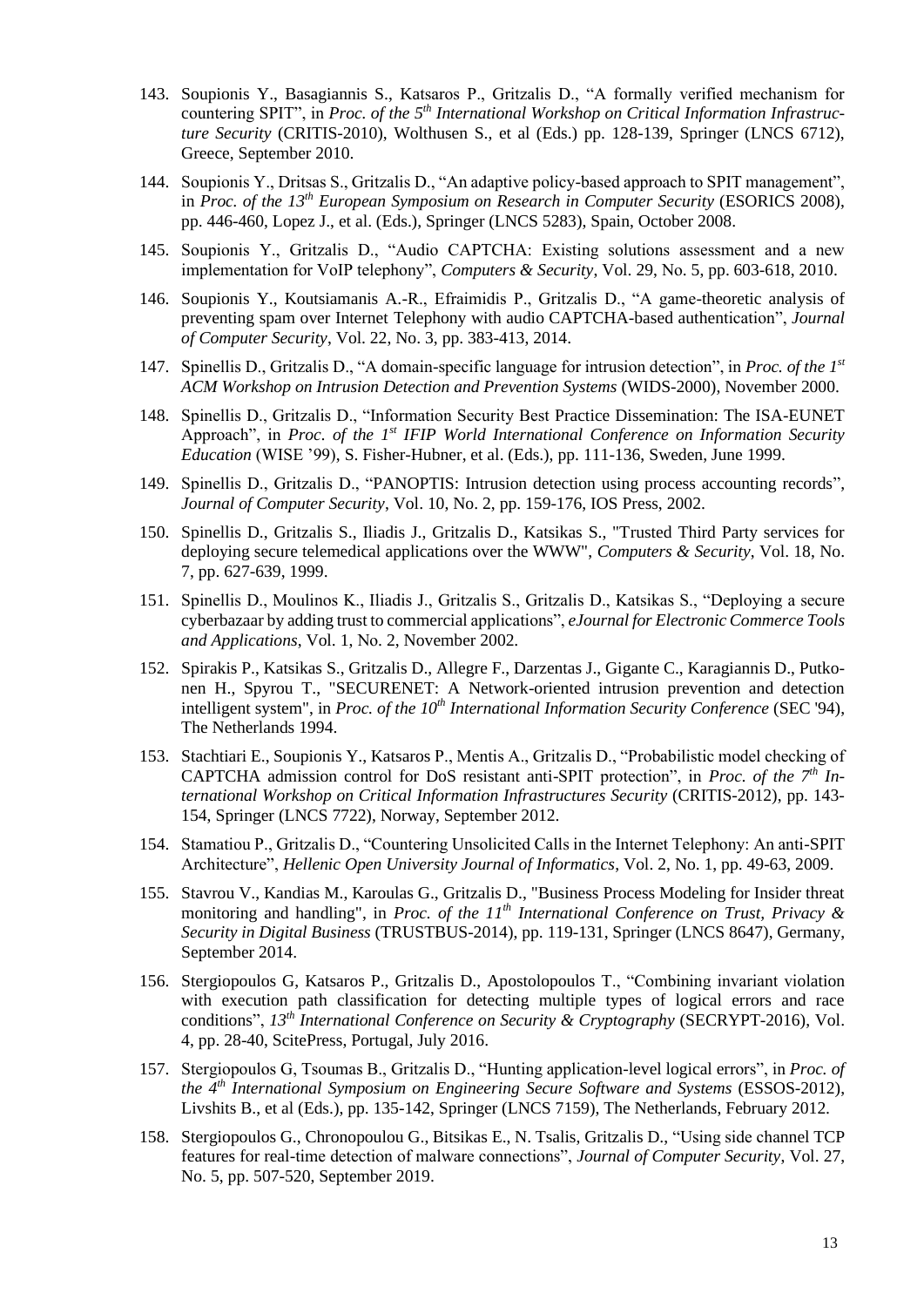- 159. Stergiopoulos G., Dedousis P., Gritzalis D., "Automatic analysis of attack graphs for risk mitigation and prioritization on large-scale and complex networks in Industry 4.0", *International Journal of Information Security*, February 2021.
- 160. Stergiopoulos G., Dedousis P., Gritzalis D., "Automatic analysis of attack graphs for risk mitigation and prioritization on large-scale and complex networks in Industry 4.0", *International Journal of Information Security*, December 2020 (to appear).
- 161. Stergiopoulos G., Dedousis P., Gritzalis D., "Automatic network restructuring and risk mitigation through business process asset dependency analysis", *Computers & Security* (Special Issue), 2020 (to appear).
- 162. Stergiopoulos G., Gritzalis D., Anagnostopoulou A., Vasilellis E., "Dropping malware through sound injection: A comparative analysis on Android operating systems", *Computers & Security*, Vol. 105 (102228), June 2021.
- 163. Stergiopoulos G., Gritzalis D., Kouktzoglou V., "Using formal distributions for threat likelihood estimation in Cloud-enabled IT risk assessment", *Computer Networks*, Vol. 134, pp. 23-45, 2018.
- 164. Stergiopoulos G., Gritzalis D., Limnaios E., "Cyber-attacks on the Oil & Gas sector: A survey on incident assessment and attack patterns", *IEEE Access*, Vol. 8, pp. 128440-475, July 2020.
- 165. Stergiopoulos G., Kandias M., Gritzalis D., "Approaching encryption through complex number logarithms", in *Proc. of the 10th International Conference on Security and Cryptography* (SEC-RYPT-2013), pp. 574-579, ScitePress, Iceland, July 2013.
- 166. Stergiopoulos G., Kapetanas N., Vasilellis E., Gritzalis D., "Leaking SCADA commands over unpadded TCP/IP encryption through differential packet size analysis", *Security & Privacy*, Vol. 2, No. 6, pp. 1-21, October 2019.
- 167. Stergiopoulos G., Katsaros P., Gritzalis D., "Automated detection of logical errors in programs", in *Proc. of the 9th International Conference on Risks and Security of Internet and Systems* (CRi-SIS-2014), pp. 35-51, Springer (LNCS 8924), Italy, August 2014.
- 168. Stergiopoulos G., Katsaros P., Gritzalis D., "Execution path classification for vulnerability analysis and detection", in *E-Business and Telecommunications*, Obaidat M., et al. (Eds.), pp. 293- 317, Springer (CCIS-585), March 2016.
- 169. Stergiopoulos G., Katsaros P., Gritzalis D., "Program analysis with risk-based classification of dynamic invariants for logical error detection", *Computers & Security* (Special Issue), Vol. 71, pp. 36-50, 2017.
- 170. Stergiopoulos G., Katsaros P., Gritzalis D., "Source code profiling and classification for automated detection of logical errors", in *Proc. of the 3rd International Seminar on Program Verification, Automated Debugging & Symbolic Computation* (PAS-2014), Austria, July 2014.
- 171. Stergiopoulos G., Kotzanikolaou P., Theocharidou M., Gritzalis D., "Risk mitigation strategies for Critical Infrastructures based on graph centrality analysis", *International Journal of Critical Infrastructure Protection*, Vol. 10, pp. 34-44, September 2015.
- 172. Stergiopoulos G., Kotzanikolaou P., Theocharidou M., Gritzalis D., "Using centrality metrics in CI dependency risk graphs for efficient risk mitigation", in *Proc. of the 9th IFIP International Conference on Critical Infrastructure Protection* (CIP-2015), Springer, USA, March 2015.
- 173. Stergiopoulos G., Kotzanikolaou P., Theocharidou M., Lykou G., Gritzalis D., "Time-base critical infrastructure dependency analysis for large-scale and cross-sectoral failures", *Ιnternational Journal of Critical Infrastructure Protection*, Vol. 12, pp. 46-60, March 2016.
- 174. Stergiopoulos G., Kouktzoglou V., Theocharidou M., Gritzalis D., "A process-based dependency risk analysis methodology for critical infrastructures", *International Journal of Critical Infrastructures* (Special Issue), 2017 (to appear).
- 175. Stergiopoulos G., Ligerou E., Tsalis N., Tomaras D., Gritzalis D., "Avoiding network and host detection using packet bit-masking", in *Proc. of the 17th International Conference on Security & Cryptography* (SECRYPT-2020), pp. 52-63, ScitePress, France, July 2020.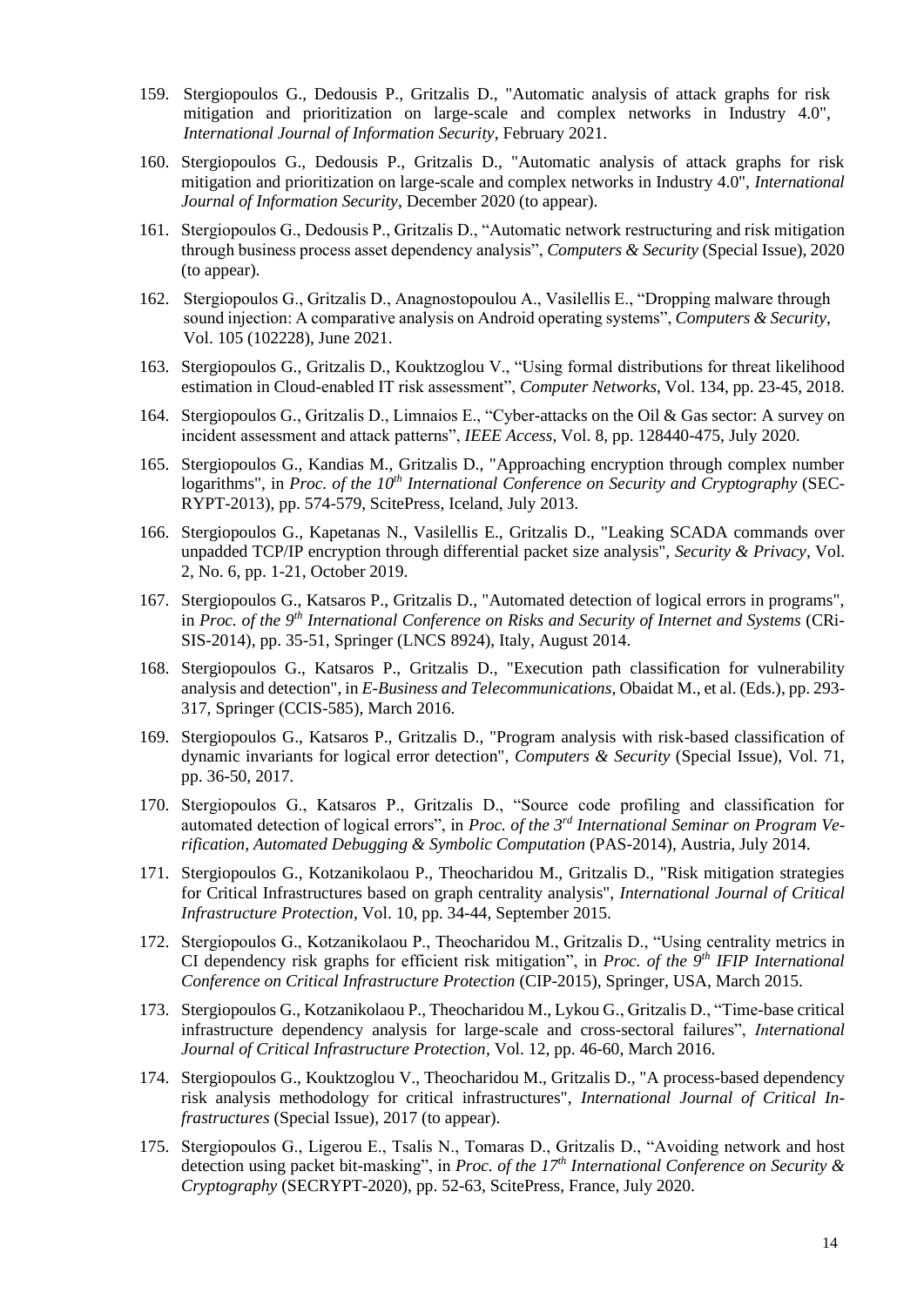- 176. Stergiopoulos G., Ntouskas T., Gritzalis D., "Results on container ship route risk-based interdependency modeling", in *Proc. of the 3rd NATO MIOTC Cyber Security Conference in Maritime Domain* (NMIOTC-2019), Greece, April 2019.
- 177. Stergiopoulos G., Petsanas P., Katsaros P., Gritzalis D., "Automated exploit detection: The disposition should matter, not the position", in *Proc. of the 12th International Conference on Security and Cryptography* (SECRYPT-2015), pp. 100-111, ScitePress, France, July 2015.
- 178. Stergiopoulos G., Talavari A., Bitsikas E., Gritzalis D., "Automatic detection of various malicious traffic using side channel features on TCP packets", in *Proc. of the 23rd European Symposium on Research in Computer Security* (ESORICS-2018), pp. 346-362, Springer (LNCS 11099), Spain, September 2018.
- 179. Stergiopoulos G., Theocharidou M., Gritzalis D., "Using logical error detection in remote-terminal units to predict initiating events of Critical Infrastructures failures", in *Proc. of the 3rd International Conference on Human Aspects of Information Security, Privacy and Trust* (HCI-2015), pp. 672-683, Springer (LNCS 9190), USA, August 2015.
- 180. Stergiopoulos G., Theocharidou M., Kotzanikolaou P., Gritzalis D., "Using centrality measures in dependency risk graphs for efficient risk mitigation", in *Critical Infrastructure Protection IX*, Shenoi S., et al. (Ed.), pp. 25-40, Springer, 2016.
- 181. Stergiopoulos G., Tsoumas V., Gritzalis D., "Demonstration and empirical analysis of hunting application-level logic errors", *in Proc. of the 7th International Conference on Network & System Security* (NSS 2013), pp. 236-249, Springer (LNCS 7873), Spain, June 2013.
- 182. Stergiopoulos G., Valvis E., Mitrodimas D., Lekkas D., Gritzalis D., "Analyzing congestion interdependencies of ports and container ship routes in the maritime network infrastructure", *IEEE Access*, pp. 63823-63832, Vol. 6, December 2018.
- 183. Stergiopoulos G., Vasilellis S., Lykou G., Kotzanikolaou P., Gritzalis D., "Critical Infrastructure Protection tools: Classification and comparison", in *Proc. of the 10th International Conference on Critical Infrastructure Protection* (CIP-2016), USA, March 2016.
- 184. Stergiopoulosa G., Katsaros P., Gritzalis D., "Program analysis with risk-based classification of dynamic invariants for logical error detection", *Computers & Security* (Special Issue), Vol. 71, pp. 36-50, 2017.
- 185. Theocharidou M., Gritzalis D., "A Common Body of Knowledge for Information Security", *IEEE Security & Privacy*, Vol. 5, No. 2, pp. 64-67, March/April 2007.
- 186. Theocharidou M., Gritzalis D., "Situational Crime Prevention and Insider Threat: Countermeasures and Ethical Considerations", in *Proc. of the 8th International Computer Ethics Conference* (CEPE-2009), pp. 808-820, M. Botis (Ed.), Nomiki Bibliothiki Group, Greece, June 2009.
- 187. Theocharidou M., Kandias M., Gritzalis D., "Securing Transportation-Critical Infrastructures: Trends and Perspectives", in *Proc. of the 7th IEEE International Conference in Global Security,*  Safety and Sustainability (ICGS<sup>3</sup>-2011), R. Bashroush, et al. (Eds.), pp. 171-178, Springer (LNICST 99), Greece, 2012.
- 188. Theocharidou M., Kotzanikolaou P., Gritzalis D., "A multi-layer criticality assessment methodology based on interdependencies", *Computers & Security*, Vol. 29, No. 6, pp. 643-658, 2010.
- 189. Theocharidou M., Kotzanikolaou P., Gritzalis D., "Risk assessment methodology for interdependent Critical Infrastructures", *International Journal of Risk Assessment and Management* (Special Issue on Risk Analysis of Critical Infrastructures), Vol. 15, Nos. 2/3, pp. 128-148, 2011.
- 190. Theocharidou M., Kotzanikolaou P., Gritzalis D., "Risk-based Criticality Analysis", in *Proc. of the 3rd IFIP International Conference on Critical Infrastructure Protection* (CIP-2009), C. Palmer, S. Shenoi (Eds.), Springer, USA, March 2009.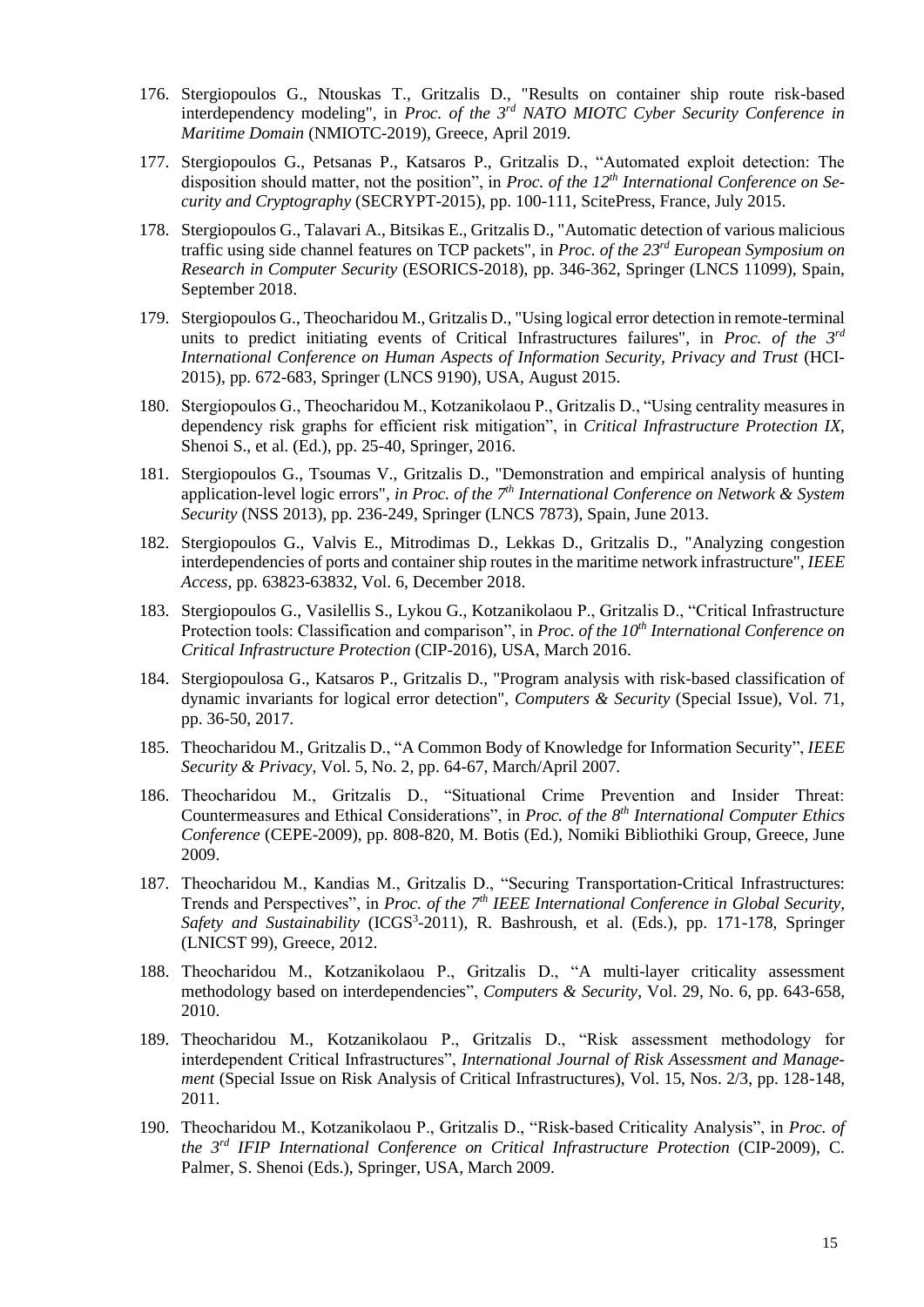- 191. Theocharidou M., Marias J., Dritsas S., Gritzalis D., "The Ambient Intelligence Paradigm: A review of security and privacy strategies in leading economies", in *Proc. of the 2nd IET Conference on Intelligent Environments* (IET '06), Kameas A., Papalexopoulos (Eds.), Vol. 2, pp. 213-219, Athens, July 2006.
- 192. Theocharidou M., Mylonas A., Gritzalis D., "A risk assessment method for smartphones", in *Proc. of the 27th IFIP International Information Security and Privacy Conference*, pp. 443-456, Springer (AICT 267), Greece, June 2012.
- 193. Theocharidou M., Papanikolaou N., Pearson S., Gritzalis D., "Privacy risks, security and accountability in the Cloud", in *Proc. of the 5th IEEE Conference on Cloud Computing Technology and Science* (CloudCom-2013), pp. 177-184, IEEE Press, United Kingdom, December 2013.
- 194. Theocharidou M., Stougiannou E., Gritzalis D., "A CBK for Information Security and Critical Infrastructure Protection", in *Proc. of the 5th IFIP Conference on Information Security Education* (WISE-5), Dodge R., et al. (Eds.), pp. 49-56, Springer, USA, June 2007.
- 195. Theocharidou M., Tsalis N., Gritzalis D., "In Cloud we Trust: Risk-Assessment-as-a-Service", in *Proc. of the 7th IFIP International Conference on Trust Management* (IFIP TM-2013), pp. 100- 110, Springer (AICT 401), Spain, June 2013.
- 196. Theocharidou M., Tsalis N., Gritzalis D., "Smart Home Solutions for Healthcare: Privacy in Ubiquitous Computing Infrastructures*"*, *Handbook of Smart Homes, Health Care and Well-Being*, Wouters E., et al. (Eds.), Springer, 2013.
- 197. Theocharidou M., Xidara D., Gritzalis D., "A Common Body of Knowledge for Information Security and Critical Information and Communication Infrastructure Protection", *International Journal of Critical Infrastructure Protection*, Vol. 1, No. 1, pp. 81-96, 2008.
- 198. Tryfonas T., Gritzalis D., Kokolakis S., "A qualititative approach to information availability", in *Proc. of the 15th IFIP International Information Security Conference* (SEC -2000), Qing S., Eloff J. (Eds.), pp. 37-48, Kluwer Academics, China, August 2000.
- 199. Tsalis N., Mylonas A., Gritzalis D., "An intensive analysis of the availability of security and privacy browser add-ons", in *Proc. of the 10th International Conference on Risks and Security of Internet and Systems* (CRiSIS-2015), pp. 1-16, Springer (LNCS 9572), Greece, July 2015.
- 200. Tsalis N., Mylonas A., Nisioti A., Gritzalis D., Katos V., "Exploring the protection of private browsing in desktop browsers", *Computers & Security*, Vol. 67, pp. 181-197, 2017.
- 201. Tsalis N., Stergiopoulos G., Bitsikas E., Gritzalis D., Apostolopoulos T., "Side channel attacks over encrypted TCP/IP Modbus reveal functionality leaks", in *Proc. of the 15th International Conference on Security and Cryptography* (SECRYPT-2018), pp. 53-63, ScitePress, Portugal, July 2018.
- 202. Tsalis N., Theocharidou M., Gritzalis D., "Return on security investment for Cloud platforms", in *Proc. of the Economics of Security in the Cloud Workshop* (ESC-2013), pp. 132-137, IEEE Press, United Kingdom, December 2013.
- 203. Tsalis N., Virvilis N., Mylonas A., Apostolopoulos T., Gritzalis D., " Browser Blacklists: The Utopia of Phishing Protection", in *E-Business and Telecommunications*, Obaidat M., et al. (Eds.), pp. 278-292, Springer (CCIS-554), April 2016.
- 204. Tsiakis T., Katsaros P., Gritzalis D., "Economic evaluation of interactive audio media for securing Internet services", in *Proc. of the 7<sup>th</sup> IEEE International Conference in Global Security, Safety* and Sustainability (ICGS<sup>3</sup>-2011), R. Bashroush, et al. (Eds.), pp. 46-53, Springer (LNICST 99), Greece, 2012.
- 205. Tsiakis T., Katsaros P., Gritzalis D., "Externality cost assessment for interactive audio media protection of Internet services", *International Journal of Electronic Security & Digital Forensics*, Vol. 4, Nos. 2/3, pp. 164-177, 2012.
- 206. Tsochou A., Theocharidou M., Kokolakis S., Gritzalis D., "Addressing cultural dissimilarity in the information security management outsourcing relationship", in *Proc. of the 4th International*